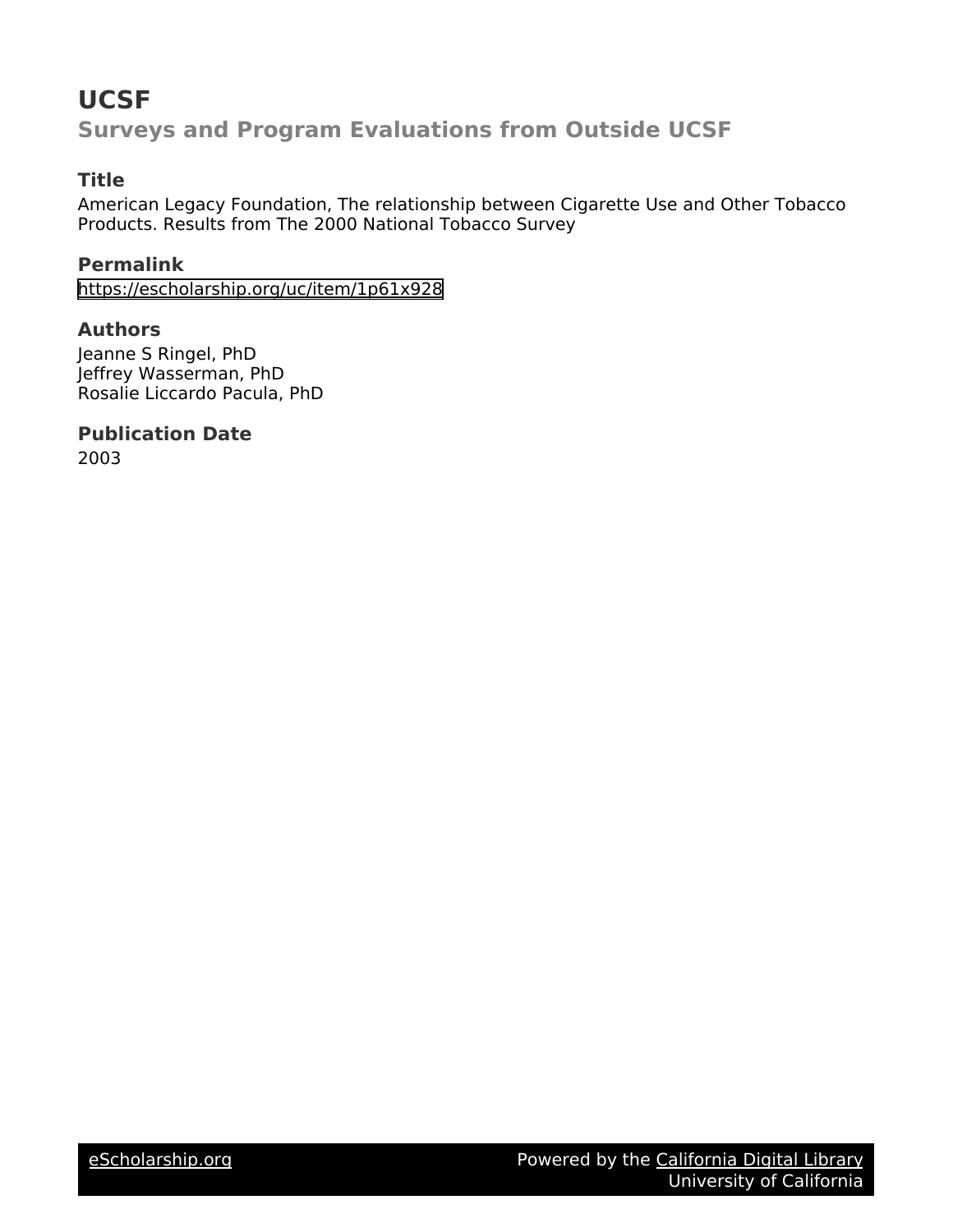

FIRST LOOK REPORT 107

*January 2003*

# **The Relationship between Cigarette Use and Other Tobacco Products**

**RESULTS FROM THE 2000 NATIONAL YOUTH TOBACCO SURVEY**

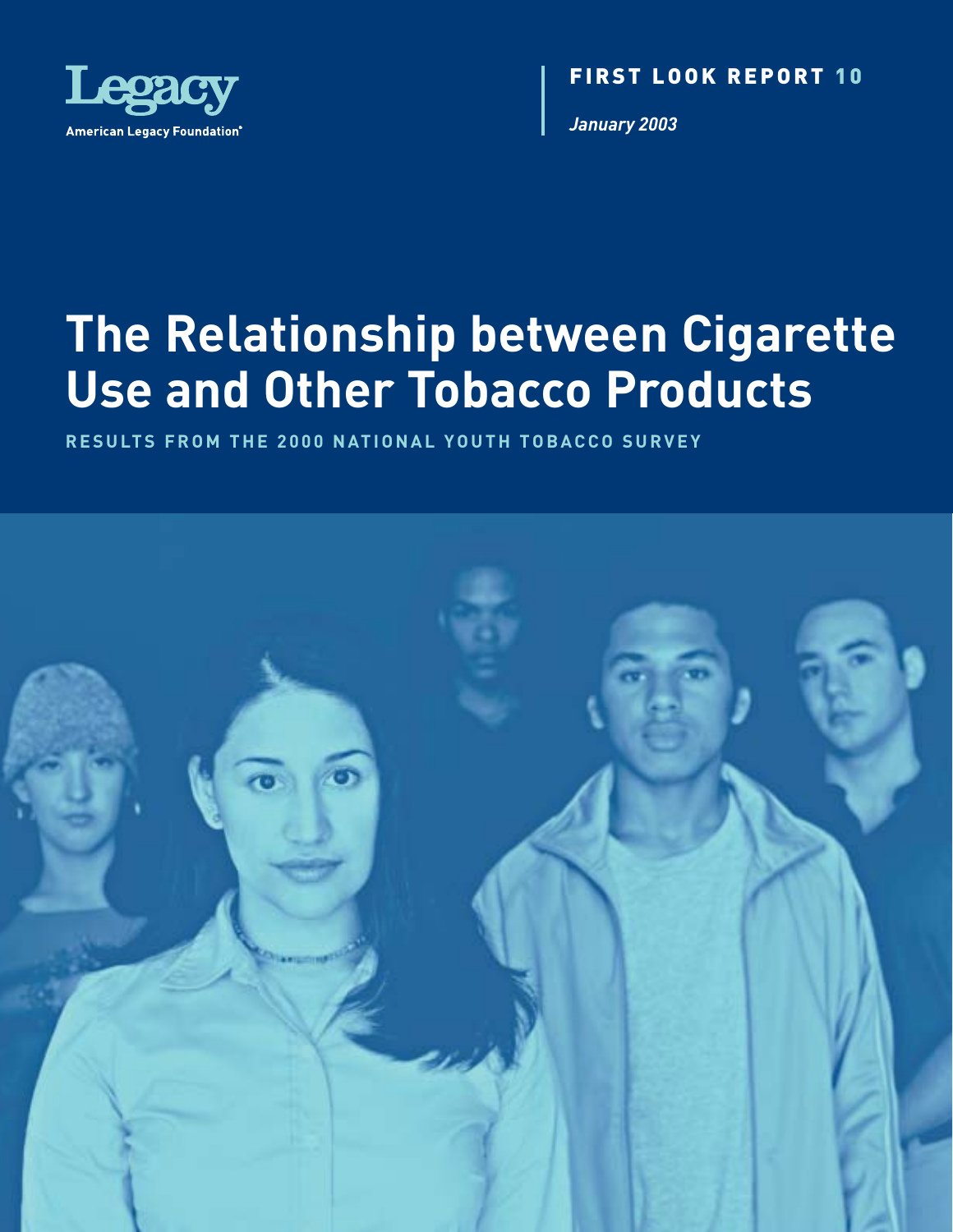## **PREAMBLE**

In November 1998, Americans won an unprecedented victory in our nation's century-long fight against tobacco use and abuse. A coalition of 46 state Attorneys General successfully settled their cases with the tobacco companies, amounting to \$206 billion over the first 25 years. As part of the Master Settlement Agreement (MSA), a  $501(c)(3)$  organization was established to reduce tobacco usage in the United States. This organization is now known as the American Legacy Foundation.

Legacy's Board of Directors consists of a diverse mix of state governors, legislators, Attorneys General, and experts in the medical, education, and public health fields:

Christine O. Gregoire *Attorney General, Washington* **CHAIR**

Steven A. Schroeder, MD *President, the Robert Wood Johnson Foundation* **VICE-CHAIR**

Alma Adams, PhD *North Carolina State Representative* **TREASURER**

Jaime Fiorucci-Hughes *Student, Louisburg, Kansas*

Parris N. Glendening *Governor, Maryland* Ellen R. Gritz, PhD *Frank T. McGraw Memorial Chair in the Study of Cancer, University of Texas M.D. Anderson Cancer Center*

Elmer Emilio Huerta, MD, MPH *The Washington Cancer Institute*

Michael O. Leavitt *Governor, Utah*

John J.H. Schwarz, MD *State Senator, Michigan*

William H. Sorrell *Attorney General, Vermont*

Kenneth E. Warner, PhD *Avedis Donabedian Distinguished University Professor of Public Health, University of Michigan*

#### **PURPOSE OF THE FIRST LOOK REPORT SERIES**

The purpose of the First Look Report Series is to provide brief research findings from the National Youth Tobacco Surveys and other tobacco use surveys. The series will cover a wide range of topics, including tobacco use behaviors, attitudes and beliefs about tobacco, pro- and countertobacco marketing efforts, results of the American Legacy Foundation initiatives, and other policies and programs related to tobacco use.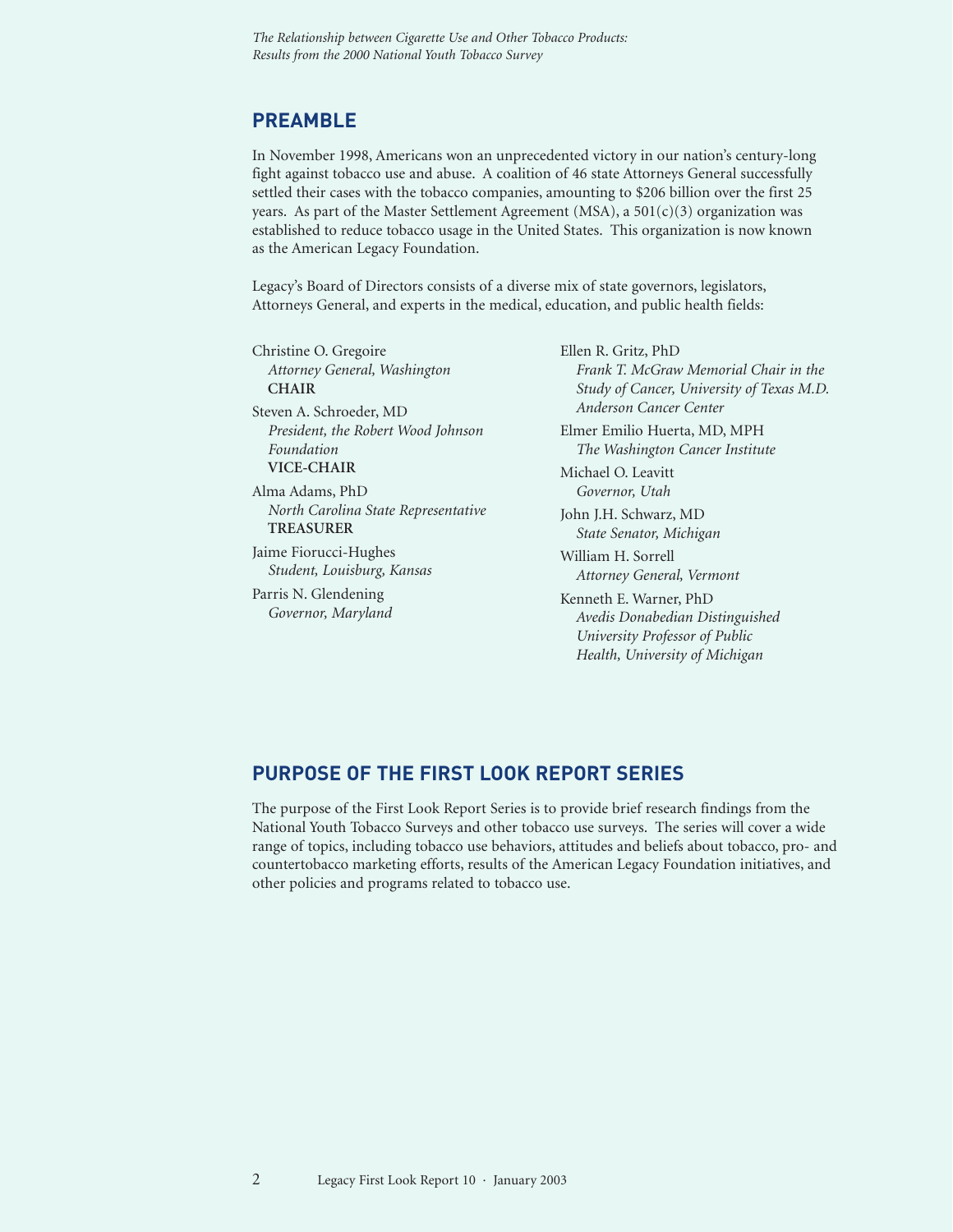#### Dear Colleague:

This report, based on 2000 National Youth Tobacco Survey (NYTS) data, presents prevalence estimates for current use of smokeless tobacco, cigars, bidis, kreteks, and pipes among youth in the United States. It also highlights the strong relationship between smoking and use of other tobacco products.

The NYTS is the only national youth survey to monitor use of this wide variety o<sup>f</sup> "other" tobacco products. Over 35,000 youth participated in the 2000 survey, which provides nationally representative estimates for African-American, Hispanic, and Asian-American as well as non-Latino White youth. The NYTS enables the tobacco contro<sup>l</sup> community and the public at large to track use o<sup>f</sup> popular and emerging tobacco products and to identify youth at risk for initiating use o<sup>f</sup> particular products.

Race/ethnicity plays a distinct role in determining use o<sup>f</sup> certain tobacco products. For example, while overall prevalence of cigar use is approximately 15% among high school students, rates of use are highest among White and African-American youth (15% and 16%, respectively). In contrast, African-American youth are significantly less likely than White youth to use smokeless tobacco (8% among White students, 3% among African-American students). At 4%, use of bidis is less common than either cigar or smokeless tobacco use. However, both African-American and Hispanic youth are significantly more likely than White youth to report use o<sup>f</sup> bidis.

Most students do not use tobacco. Among those who do, however, a substantial number report use of more than one product during the past month. Among youth in middle school, 7% report use of only one product (including cigarettes), 3% report use of two, and 3% report use o<sup>f</sup> three or more distinct tobacco products during the past month. Among youth in high school, 18% report use of one product, 9% report using two, and 5% report use o<sup>f</sup> three or more products in the past month.

Although cigarettes continue to be the primary form of tobacco used by young people in the United States, this report provides another critical piece of the tobacco use picture. Other tobacco products are used daily in both high schools and middle schools across the country, and many youth are using these products in addition to cigarettes. I hope this report will contribute to your understanding o<sup>f</sup> the problem of tobacco use among youth, and will be of value to you in your work.

Sincerely,

Cheryl G. Healton, DrPH *President/CEO American Legacy Foundation*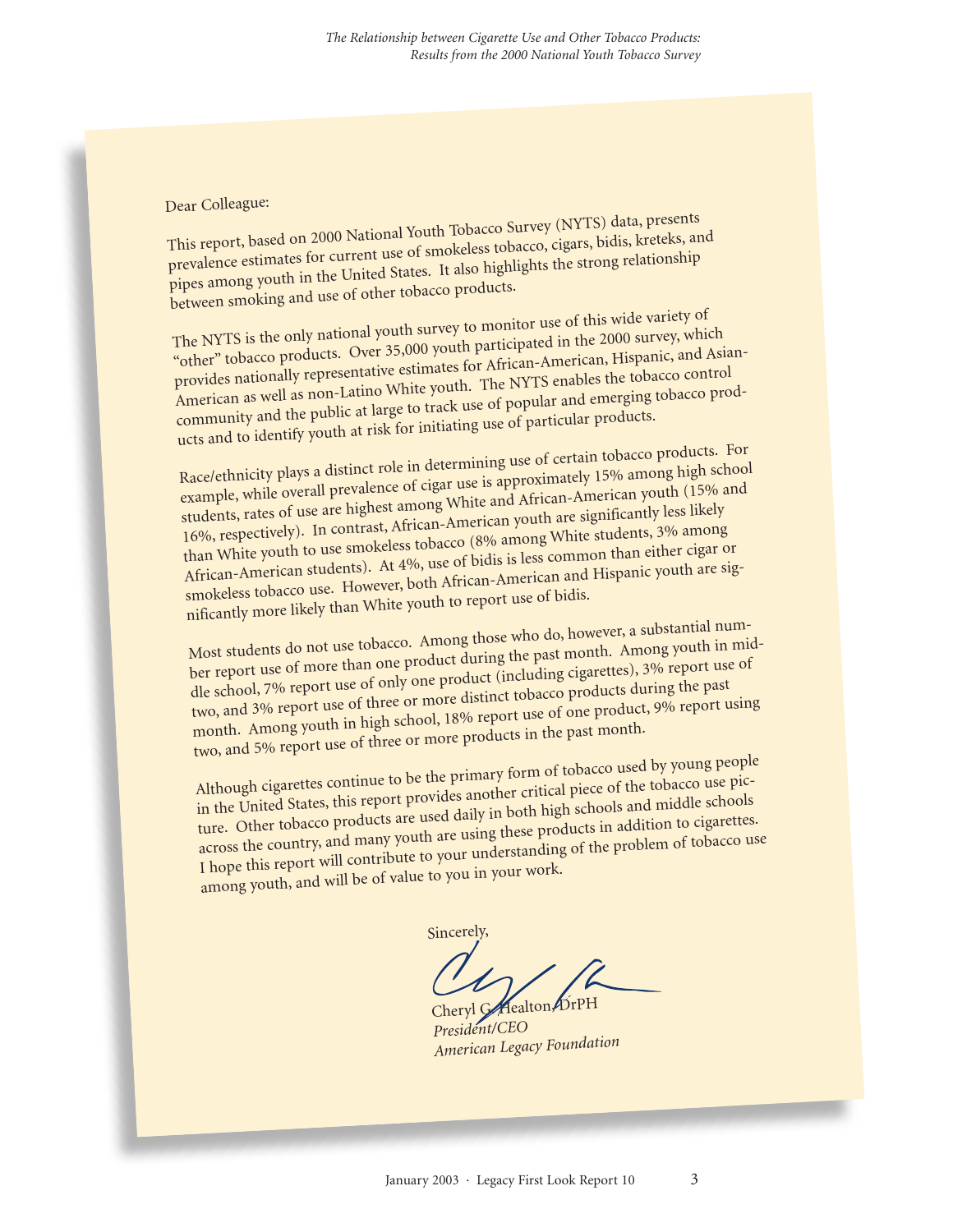#### **INNOVATIVE AND EVIDENCE-BASED PROGRAMS**

#### **MARKETING AND EDUCATION**

The most visible of Legacy's efforts to date is the **truthsm** campaign. The **truthsm** campaign is aimed at reducing tobacco use among youths aged 12 to 17 who are most open to using tobacco. Modeled after successful teen brands, this multicultural countermarketing program incorporates advertising, Internet, grassroots, and public relations components and gives teens a voice in the effort.

#### **APPLIED RESEARCH AND EVALUATION**

The Applied Research and Evaluation team is composed of Legacy staff and colleagues from RTI, Legacy's Research and Evaluation Coordinating Center. Efforts include conducting two national surveys to document the tobacco-related beliefs, attitudes, and behavior of American youths, and the effectiveness of the **truthsm** campaign. The team evaluates all internal and Legacy-funded programs. The research program also provides funding for outside research in specific areas of tobacco control.

#### **GRANTS**

Legacy's grants program is designed to build on existing tobacco control efforts, leverage resources, and spark new tobacco control initiatives. Awards totalling over \$59 million have been announced to states and organizations to develop youth empowerment programs, programs to reduce disparities in tobacco control experienced by priority populations, and small innovative or research demonstration programs.

#### **PRIORITY POPULATIONS**

Legacy is committed to addressing the needs of populations that have been disproportionately burdened by the epidemic of tobacco in America. To identify promising practices, culturally appropriate approaches, and resource gaps, Legacy convened six national Priority Population forums in 2000 among tobacco control experts who represented underserved populations. Their recommendations form the basis for the Priority Populations Initiative, which makes available up to \$21 million over 3 years for capacity-building grants and innovative projects and applied research grants.

#### **TRAINING AND TECHNICAL ASSISTANCE**

Legacy is committed to providing high quality and best practices based training and technical assistance to its grantees, local and state entities, and others who are working in the tobacco control movement. In addition, Legacy's training and technical assistance team coordinates a range of Youth Activism Projects and is a major funder and collaborator for the National Tobacco Training and Assistance Consortium.

#### **CONTACT INFORMATION**

| Phone: 202-454-5555                                |           | E-mail: info@americanlegacy.org                                                      |
|----------------------------------------------------|-----------|--------------------------------------------------------------------------------------|
| Cheryl G. Healton, DrPH · President & CEO          |           |                                                                                      |
|                                                    |           | Cynthia Baker • Director of Development for Strategic Partnerships                   |
| David Banks, PhD .                                 |           | Director of Technical Assistance & Training                                          |
| <b>Sharon Carothers</b>                            | $\sim$    | Associate Vice President for Program Development                                     |
|                                                    |           | Julie Cartwright Vice President of Communication                                     |
| Chris Cullen ·                                     |           | Executive Vice President for Communication and Marketing                             |
| David Dobbins, JD · Associate Counsel              |           |                                                                                      |
| M. Lyndon Haviland, DrPH · Chief Operating Officer |           |                                                                                      |
|                                                    |           | Martina Hone, JD · Associate Counsel for Policy and Government Relations             |
| Beverly Kastens ·                                  |           | Associate Vice President for Marketing                                               |
| Helen Lettlow, MPH ·                               |           | Director of Program Development for Priority Populations                             |
| Patricia McLaughlin ·                              |           | Director of Communication                                                            |
| Adin Miller, MPA .                                 |           | Director of Grants                                                                   |
|                                                    |           | Anthony O'Toole, CPA Executive Vice President & CFO                                  |
|                                                    |           | Dean Sanwoola · Director of Information Systems                                      |
|                                                    |           | Anna Spriggs Director of Administration                                              |
|                                                    |           | Amber Hardy Thornton, MPH, CHES · Vice President for Technical Assistance & Training |
|                                                    |           | Bernadette Toomey · Vice President for Strategic Partnerships                        |
| Ellen Vargyas                                      | $\bullet$ | General Counsel                                                                      |
|                                                    |           |                                                                                      |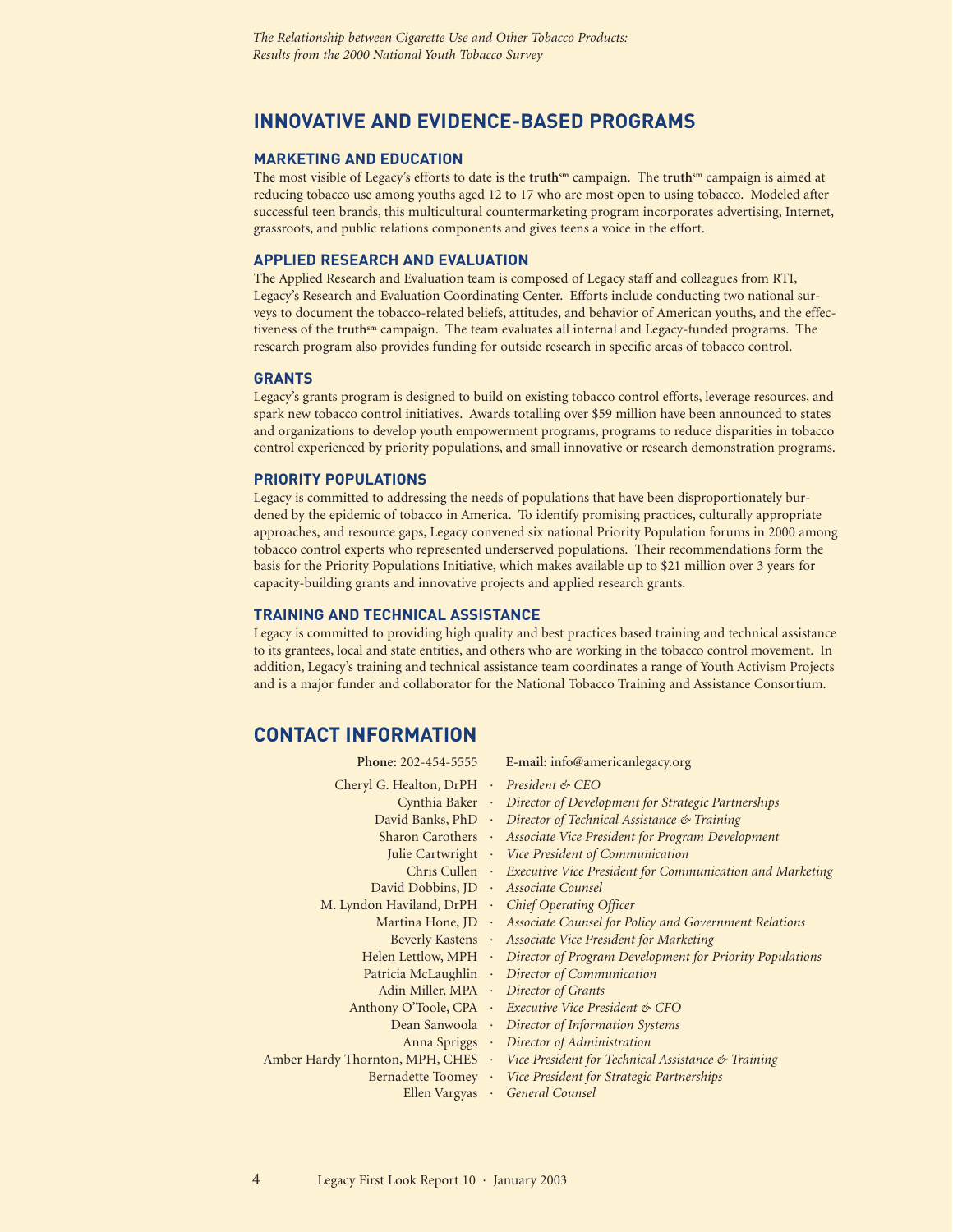## FIRST LOOK REPORT 10

**The Relationship between Cigarette Use and Other Tobacco Products: Results from the 2000 National Youth Tobacco Survey**

#### **CONTENTS**

- 6 Introduction
- 8 2000 National Youth Tobacco Survey
- 8 Prevalence of Tobacco Products Use
- 10 Prevalence of Cigar Use
- 11 Prevalence of Smokeless Tobacco Use
- 12 Prevalence of Bidi Use
- 13 Prevalence of Kretek Use
- 14 Prevalence of Pipe Use
- 16 Use of Multiple Tobacco Products
- 17 Relationship between Cigarette and Other Tobacco Use
- 18 Summary and Conclusion
- 19 References
- 20 Appendix A: Use of Other Tobacco Products Detailed Tables

*This report was written by* Jeanne S. Ringel, PhD§, Jeffrey Wasserman, PhD§, and Rosalie Liccardo Pacula, PhD§.

*The authors would like to acknowledge the contributions of* Matthew C. Farrelly, PhD\* and Jane Allen, MA†, who reviewed drafts of this report.

*The authors are also grateful to* Marika Suttorp for providing statistical support, Andrew Jessup for graphic design, Susan Murchie for editorial review, and to all the schools in the survey for their cooperation.

The NYTS questionnaire was developed by the CDC Foundation and Macro International Inc. with technical support from the Office on Smoking and Health, CDC. Macro developed and implemented the NYTS sampling design, recruited schools, managed data collection and processing, and weighted the data with technical support from the Office on Smoking and Health.

\*RTI †American Legacy Foundation §RAND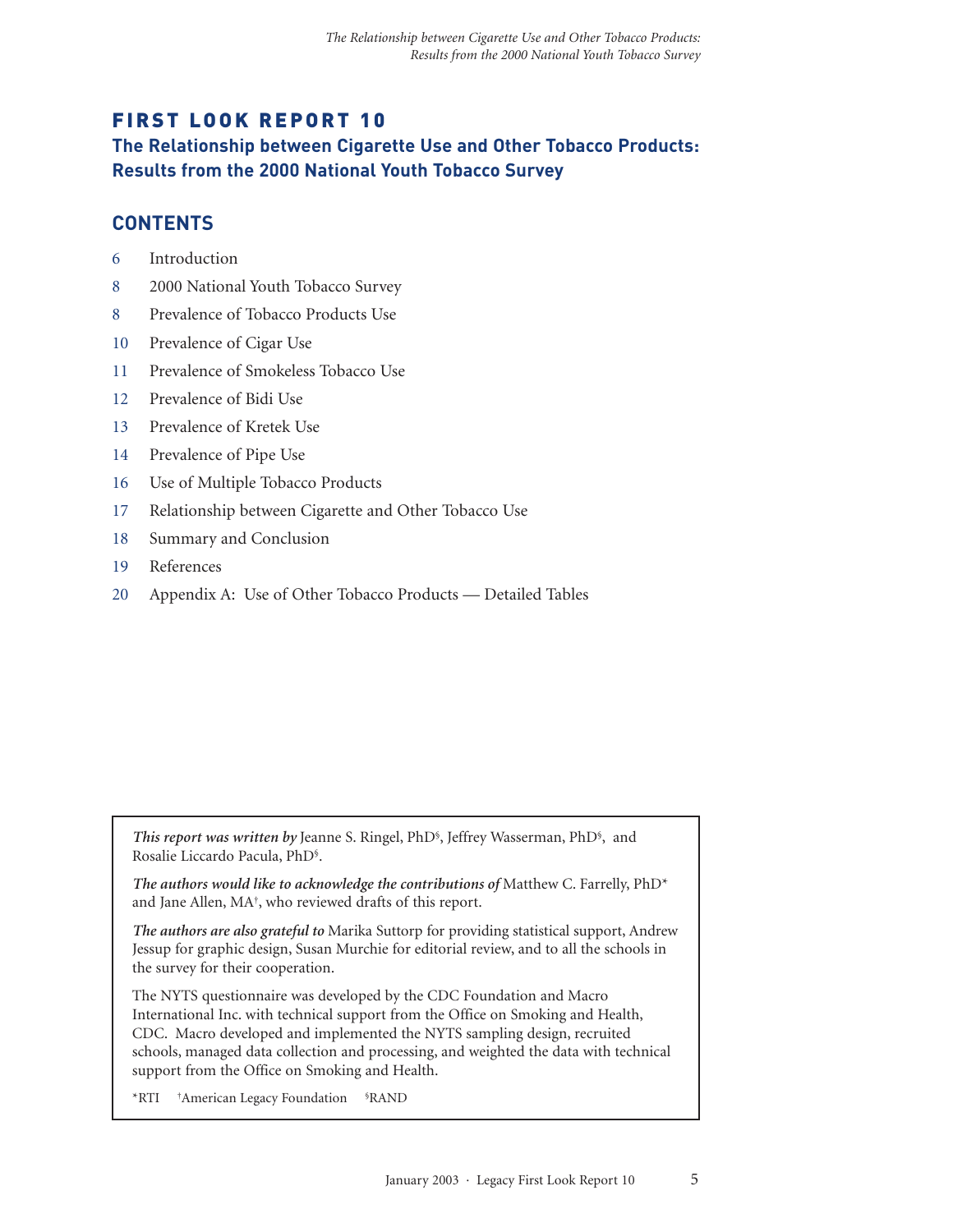#### **INTRODUCTION**

Reducing tobacco use among youth is one of the American Legacy Foundation's (Legacy's) four primary goals. In thinking about how this goal can be achieved, policy makers tend to focus on cigarettes rather than on the full range of tobacco products. This focus is not unreasonable given that cigarettes are the most common form of tobacco used by youth. However, the prevalence rates for tobacco products other than cigarettes are not trivial, particularly for cigars and smokeless tobacco. Moreover, the negative health effects associated with the use of these products are significant. Research has shown that cigar smokers and smokeless tobacco users face an increased risk of death compared with people who do not use tobacco products (e.g., see Shapiro, Jacobs, and Thun, 2000; Iribarren, 2000; USDHHS, 1986). Moreover, bidis—small brown cigarettes that come in exotic flavors, such as mango, root beer, and strawberry—"produce more than three times the amount of carbon monoxide and nicotine and more than five times the amount of tar than one cigarette" (CDC, 1999).

Further, the use of tobacco products other than cigarettes is much higher among current cigarette smokers than among nonsmokers. This fact suggests that there is potentially an important relationship between the use of cigarettes and other tobacco products that needs to be examined in order to design a comprehensive policy to reduce tobacco use among youth. With this in mind, the National Youth Tobacco Survey (NYTS) was designed to obtain information about all of the major tobacco products that youth may choose to use. NYTS data are therefore an important source of information about the use of a variety of tobacco products and should be used to guide future research and policy design.

This report presents data from the 2000 NYTS that describe the use of tobacco products, other than cigarettes, among a nationally representative sample of middle and high school students. The report also examines the relationship between cigarette use and the use of other tobacco products. All of the analyses in the report are stratified by demographic characteristics, such as grade level, gender, and race/ethnicity. Further, the report compares the findings from the 2000 NYTS with findings from the 1999 NYTS.<sup>1</sup> The comparison over time identifies potential trends in the use of other tobacco products. While we believe that the comparisons across years provide important and interesting results, they should be considered carefully. First, it is important to keep in mind that the 1999 and 2000 NYTS were not fielded a full year apart. Thus, very little change in prevalence rates should be expected between the two surveys. Second, since the prevalence of use of tobacco products increases with age, it is likely that many of the differences that are observed between the 1999 and 2000 NYTS data can be explained in part by the aging of the survey respondents between the fall (when the 1999 survey was fielded) and the spring (when the 2000

<sup>1</sup>Findings from the 1999 NYTS are reported in *Legacy First Look Report 4. The Relationship between Cigarette Use and Other Tobacco Products: Results from the 1999 National Youth Tobacco Survey* (Ringel, Pacula, and Wasserman, 2000).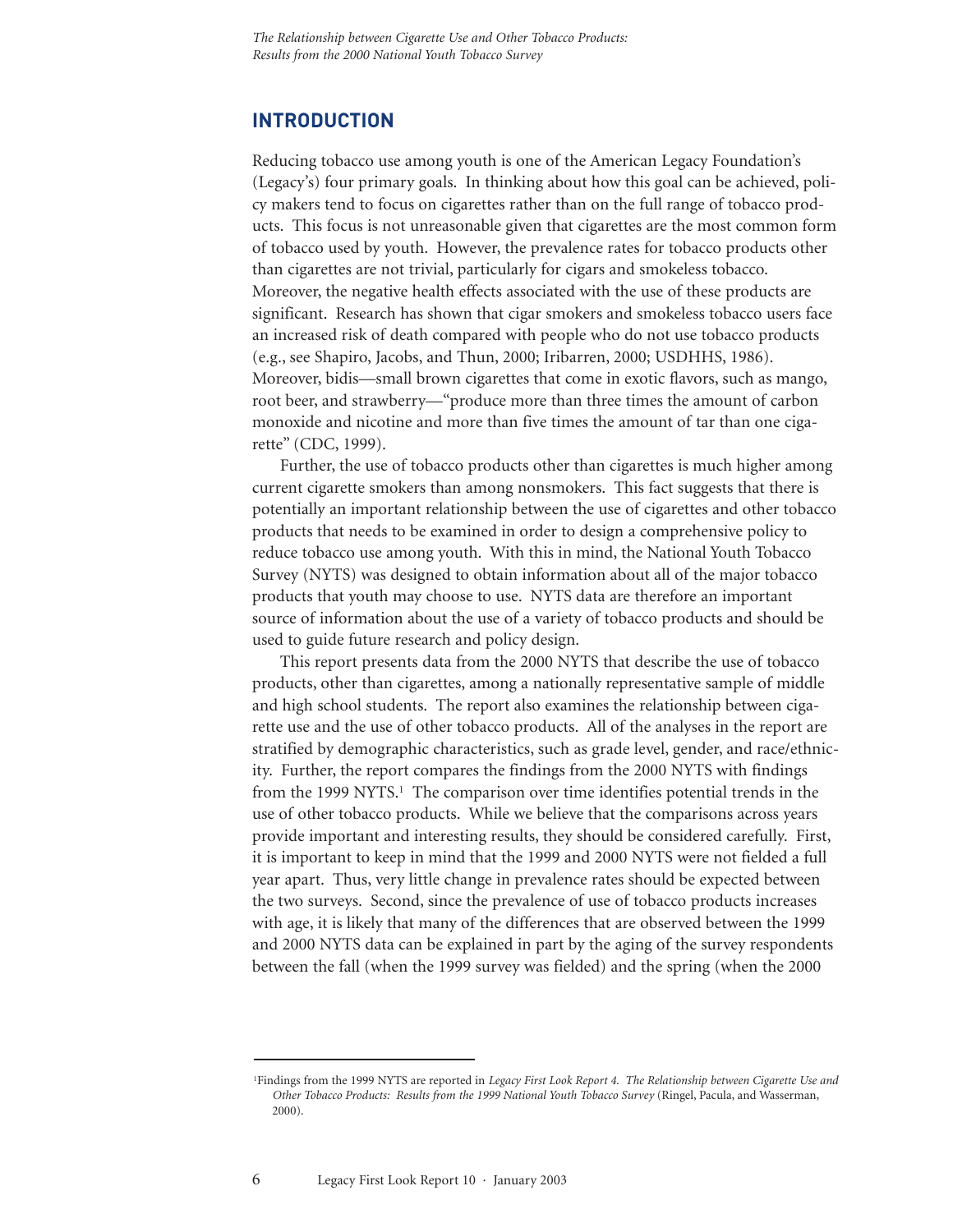survey was fielded).<sup>2</sup> The tobacco products considered in this report are cigars, smokeless tobacco, pipes, bidis, and kreteks.<sup>3</sup> The two central questions and main findings discussed in the report are summarized below.

- *1. What is the prevalence of other tobacco product use among youth?*
	- Many youth appear to experiment with a range of tobacco products. That is, the percentage of youth who report ever trying various tobacco products is much larger than the percentage who report current use.
	- Approximately 13 percent of middle school students and 32 percent of high school students in the 2000 NYTS report using at least one tobacco product (including cigarettes) in the past 30 days. These prevalence rates represent a slight increase over those estimated from the 1999 data.
	- A significant portion of middle school students (9.9 percent) and high school students (20.6 percent) report having used a tobacco product other than cigarettes in the past 30 days.
	- As in 1999, cigars are the most prevalent other tobacco product used by youth in the NYTS, with smokeless tobacco a distant second. Bidis, kreteks, and pipes are the least prevalent tobacco products used by youth in the 2000 NYTS.
	- For all tobacco products considered, except pipe tobacco, the rate of current use is higher among high school students than among middle school students. For pipes, the current rate between the two age groups is very similar.
	- Interesting patterns of use across racial/ethnic groups are observed in the data; however, these patterns are not constant across products. Among middle school students, for example, African-Americans are more likely than their White, Hispanic, and Asian-American<sup>4</sup> counterparts to report that they are currently using a tobacco product (including cigarettes). Among high school students, however, White students' use of tobacco products far exceeds use by students from all other racial/ethnic groups.
- *2. What is the relationship between the use of cigarettes and the use of other tobacco products?*
	- Current smokers are far more likely than nonsmokers to report the use of other tobacco products in the past 30 days.
	- Middle school and high school students who report using any tobacco products are more likely to report using a single product than using multiple products.

<sup>2</sup>When making comparisons across the 1999 and 2000 NYTS, we look at two different measures of use rates for middle school and high school students. The first rate, which is reported in the text and the tables, defines the two samples based on school grades. Grades 6 to 8 are considered middle school, and grades 9 to 12 are considered high school. To account for the aging of students between the fall and spring, we also create age-specific definitions of middle school and high school. The middle school sample is composed of youth aged 11 to 14, and the high school sample is made up of individuals aged 15 to 18.

<sup>3</sup>Smokeless tobacco products include chewing tobacco, snuff, and dip. Cigarillos and little cigars are included in the same category as cigars. Bidis are small brown cigarettes that are hand-rolled in a tendu or temburni leaf and tied at one end with a string. Kreteks are a combination of tobacco and clove spices and are often called clove cigarettes.

<sup>4</sup>Throughout the report, the racial/ethnic category of Asian-Americans includes Asians and Pacific Islanders.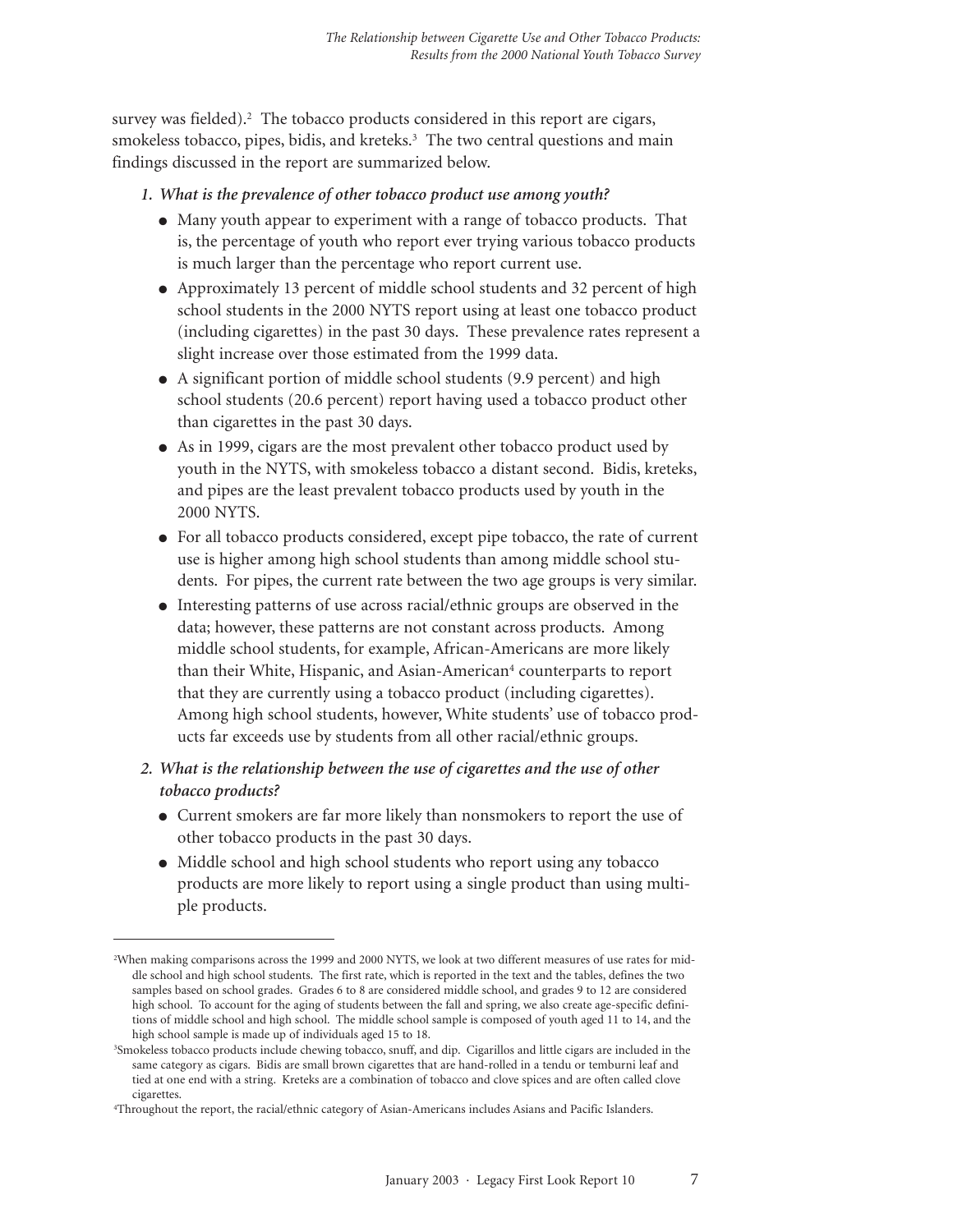#### **2000 NATIONAL YOUTH TOBACCO SURVEY**

The 2000 NYTS was administered to 35,828 middle school and high school students in grades 6 through 12 in 324 schools across the United States. Participating students completed an anonymous, self-administered survey that included questions about tobacco use, exposure to secondhand smoke, minors' ability to purchase tobacco products, the price paid for cigarettes, knowledge and attitudes about tobacco, and familiarity with pro- and counter-tobacco marketing.

The NYTS was designed to produce a nationally representative sample of students in grades 6 to 12. To ensure separate analysis of African-American, Hispanic, and for the first time, Asian-American students, schools with substantial proportions of these racial/ethnic groups were oversampled in the 2000 NYTS. A weighting factor was applied to each student to adjust for nonresponse and for the probability of selection, including oversampling of African-American, Hispanic, and Asian-American students.

#### **PREVALENCE OF TOBACCO PRODUCTS USE**

Because the main purpose of the NYTS is to evaluate patterns of youth tobacco use, the survey contains detailed questions pertaining to the use of specific tobacco products besides cigarettes. Table 1 summarizes the questions that served as the basis for this report.

#### **Table 1. 2000 NYTS Questions Pertaining to Use of Tobacco Products Other than Cigarettes**

| Smokeless<br>Tobacco: | Q37: Have you ever tried chewing tobacco, snuff, or dip, such as Redman,<br>Levi Garrett, Beechnut, Skoal, Skoal Bandits, or Copenhagen?                                       |
|-----------------------|--------------------------------------------------------------------------------------------------------------------------------------------------------------------------------|
|                       | <b>Q39:</b> During the past 30 days, on how many days did you use chewing<br>tobacco, snuff, or dip?                                                                           |
| Cigars:               | <b>Q41:</b> Have you ever tried smoking cigars, cigarillos, or little cigars, even one<br>or two puffs?                                                                        |
|                       | <b>Q43:</b> During the past 30 days, on how many days did you smoke a cigar,<br>cigarillo, or little cigar?                                                                    |
|                       | Bidis: Q46: Have you ever tried smoking bidis, even one or two puffs?<br>Q47: During the past 30 days, on how many days did you smoke bidis?                                   |
|                       | Kreteks: Q48: Have you ever tried smoking kreteks, even one or two puffs?<br><b>Q49:</b> During the past 30 days, on how many days did you smoke kreteks?                      |
|                       | Pipes: Q44: Have you ever tried smoking tobacco in a pipe, even one or two puffs?<br><b>Q45:</b> During the past 30 days, on how many days did you smoke tobacco in<br>a pipe? |

Note: Questions regarding ever trying kreteks or pipes are new in the 2000 NYTS.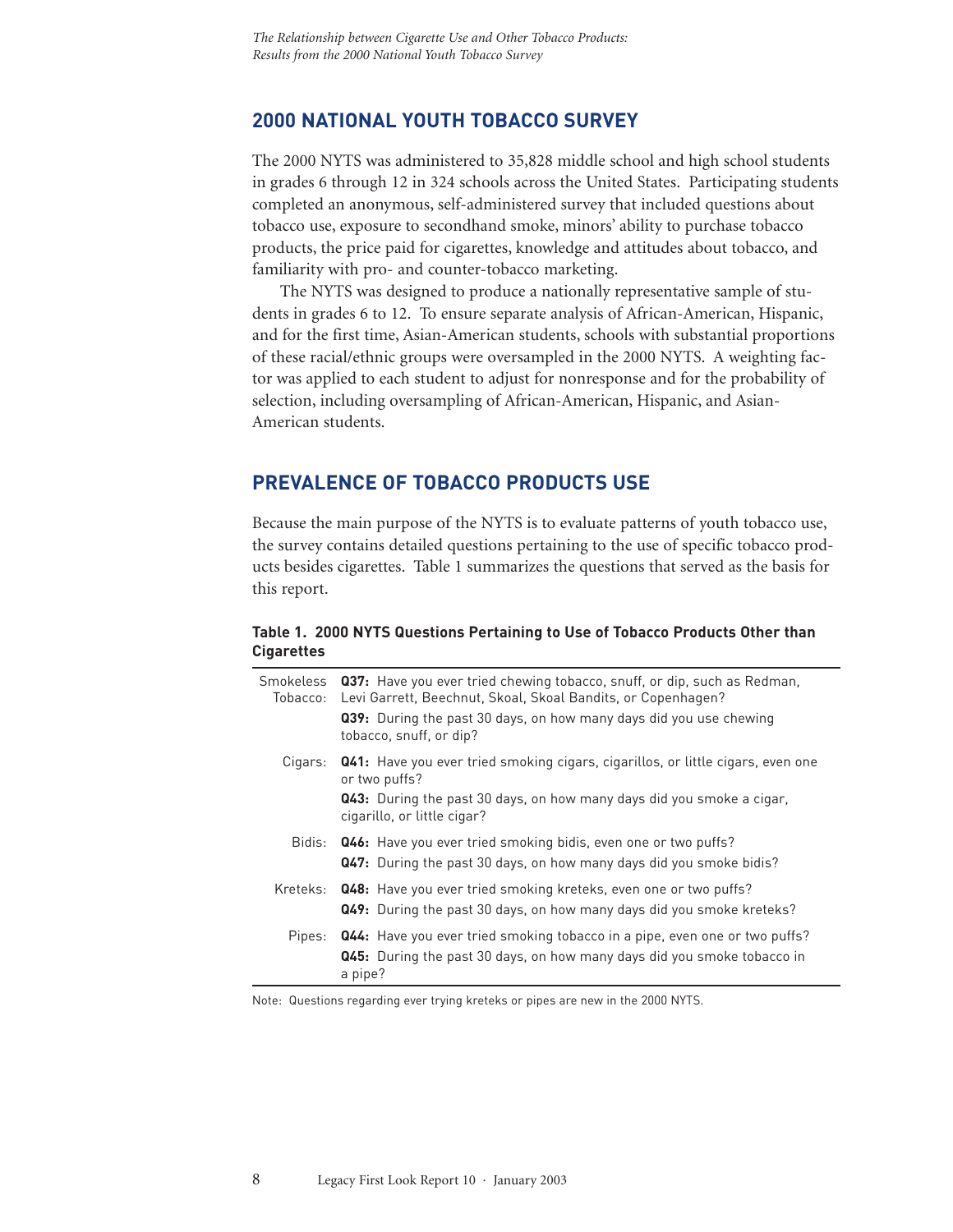From these questions, we constructed two measures of prevalence: (1) lifetime use of each product and (2) current use of each product. Lifetime use is defined as having ever tried the tobacco product, and current use is defined as having used the product on at least one occasion in the past 30 days. As noted in Table 1, the 2000 NYTS includes an expanded set of questions regarding the lifetime use of kreteks and pipes. The new questions help to provide a more complete picture of youth's use of other tobacco products. Key findings and comparisons with results from the 1999 NYTS are highlighted in the text of this report. All differences across sample subgroups that are reported in the text are statistically significant at the 95 percent confidence level unless otherwise noted. In the text of the report, we provide data for the subgroups we discuss. Detailed tables of the results are provided in Appendix A. Tables A-1 and A-2 present prevalence rates and confidence intervals for lifetime use and current use of various tobacco products, respectively. Table A-3 includes data on the use of multiple tobacco products, and Table A-4 presents current use rates of tobacco products by current cigarette smoking status. All of the results broken down by age group and gender that are discussed in the text of the report can be found in the detailed appendix tables. orted in the text are statistically significant at the therwise noted. In the text of the report, we provided in the text of the report, we provided in the text of the results are provided in the present prevalence rates a

Figure 1 summarizes the prevalence of current use of each tobacco product by middle school and high school students. The rate of current use of each tobacco product, except for pipes, is higher among high school students than among middle school students. In addition, interesting differences across demographic groups underlie these general prevalence rates. As such, we examine the use of other tobacco products in more detail below.



**Figure 1: Prevalence of Current Use of Tobacco Products Other than Tobacco**

Note: Upper and lower ranges represent 95 percent confidence intervals that account for the survey design weighting.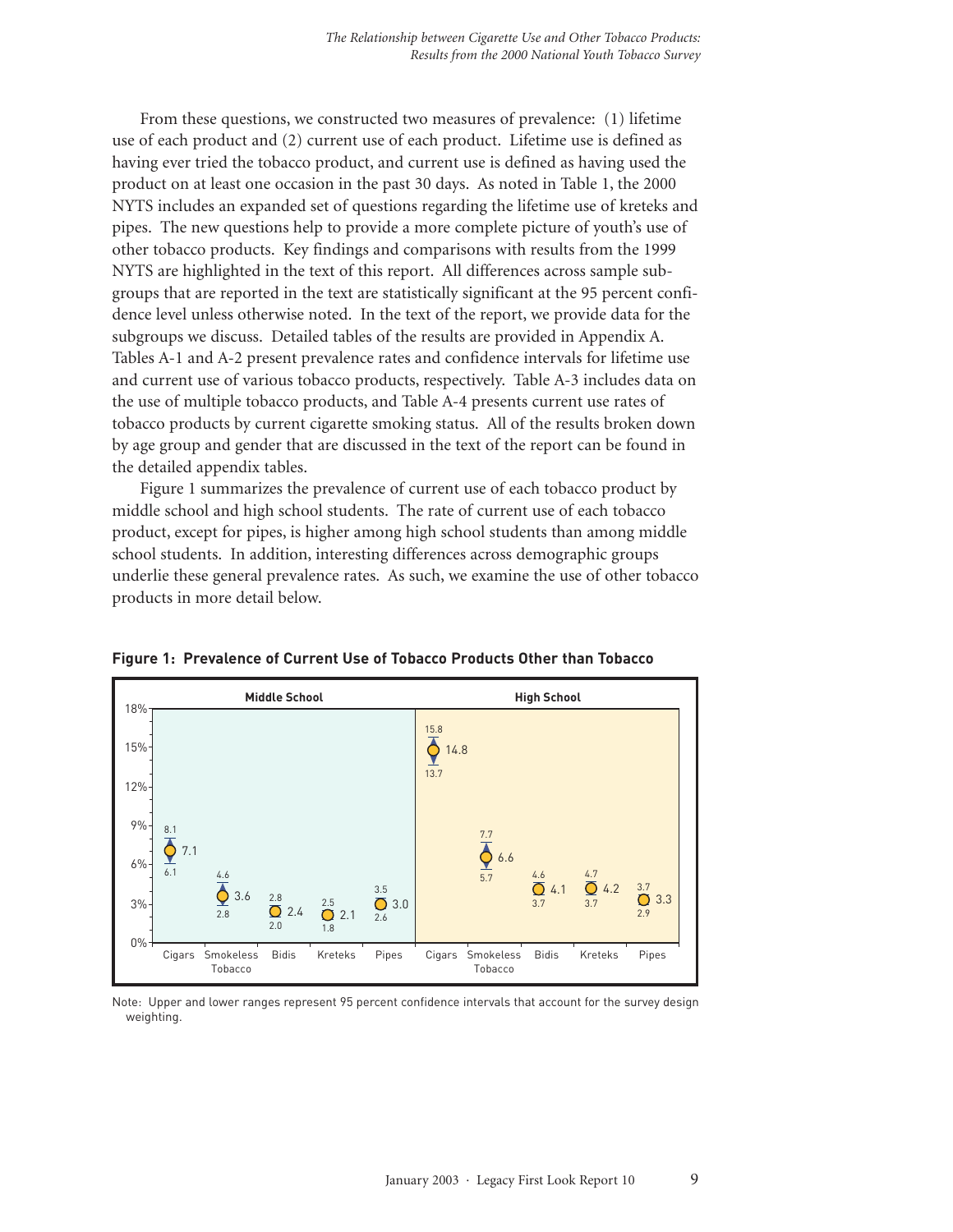#### **PREVALENCE OF CIGAR USE**

Over the past few years, the popularity of cigars has grown substantially (see Gilpin and Pierce, 1999; Satcher, 1999). The stereotypical cigar smoker has been transformed from a stodgy old man into a young hip twenty-something. The trendy nature of cigars is reflected in the prevalence rates among youth in the NYTS, where cigars are the most commonly used form of tobacco other than cigarettes. The high rates of current use are shown in Figure 2. Interesting patterns of use across demographic lines are summarized below.

Slightly over 40 percent of high school students and 19 percent of middle school students have tried cigars. Current use rates, however, are significantly lower (14.8 percent for high school students and 7.1 percent for middle school students).

Among middle school students, Asian-Americans are the least likely of all racial/ethnic groups to report ever trying cigars (10.3 percent for Asian-Americans compared with 18.5 percent for Whites, 22.3 percent for African-Americans, and 22.0 percent for Hispanics). With regard to current use, Asian-American and White middle school students have the lowest prevalence rates (5.2 percent for Asian-Americans and 6.0 percent for Whites compared with 10.2 percent for African-Americans and 8.4 percent for Hispanics). Although the rate for Hispanics is higher than for Asian-Americans and Whites, the difference is not statistically significant.

Furthermore, interesting differences in patterns of use across racial/ethnic groups are seen among high school students. Asian-American students have the lowest rates of both lifetime and current cigar use across all racial/ethnic groups. Lifetime use rates are highest among White high school students (44.0 percent for Whites compared with 36.6 for African-Americans, 38.0 percent for Hispanics, and 24.5 percent for Asian-Americans). In contrast, current use rates are highest among African-Americans, although the difference between the rates for African-Americans (15.6 percent) and Whites (15.0 percent) is not statistically significant. Hispanics (12.5 percent) and Asian-Americans (7.5 percent) report somewhat lower rates of current use.

Regardless of age, females are much less likely to report either lifetime or current use of cigars. Among middle school students, the current use rate for females (4.6 percent) is only one-half the rate for males (9.7 percent). The difference is even more pronounced among high school students, where the current use rate for females (7.3 percent) is only one-third the rate for males (22.0 percent). (Prevalence data broken down by gender are presented in Appendix Tables A-1 and A-2.)

The most notable difference between results from the 2000 NYTS and the 1999 NYTS is in the percentage of middle school students who report having ever used cigars. In 2000, 19.3 percent report lifetime use as compared with 15.4 percent in 1999. As was the case for smokeless tobacco, the difference in lifetime use across the two years of data can be explained by the aging of the sample.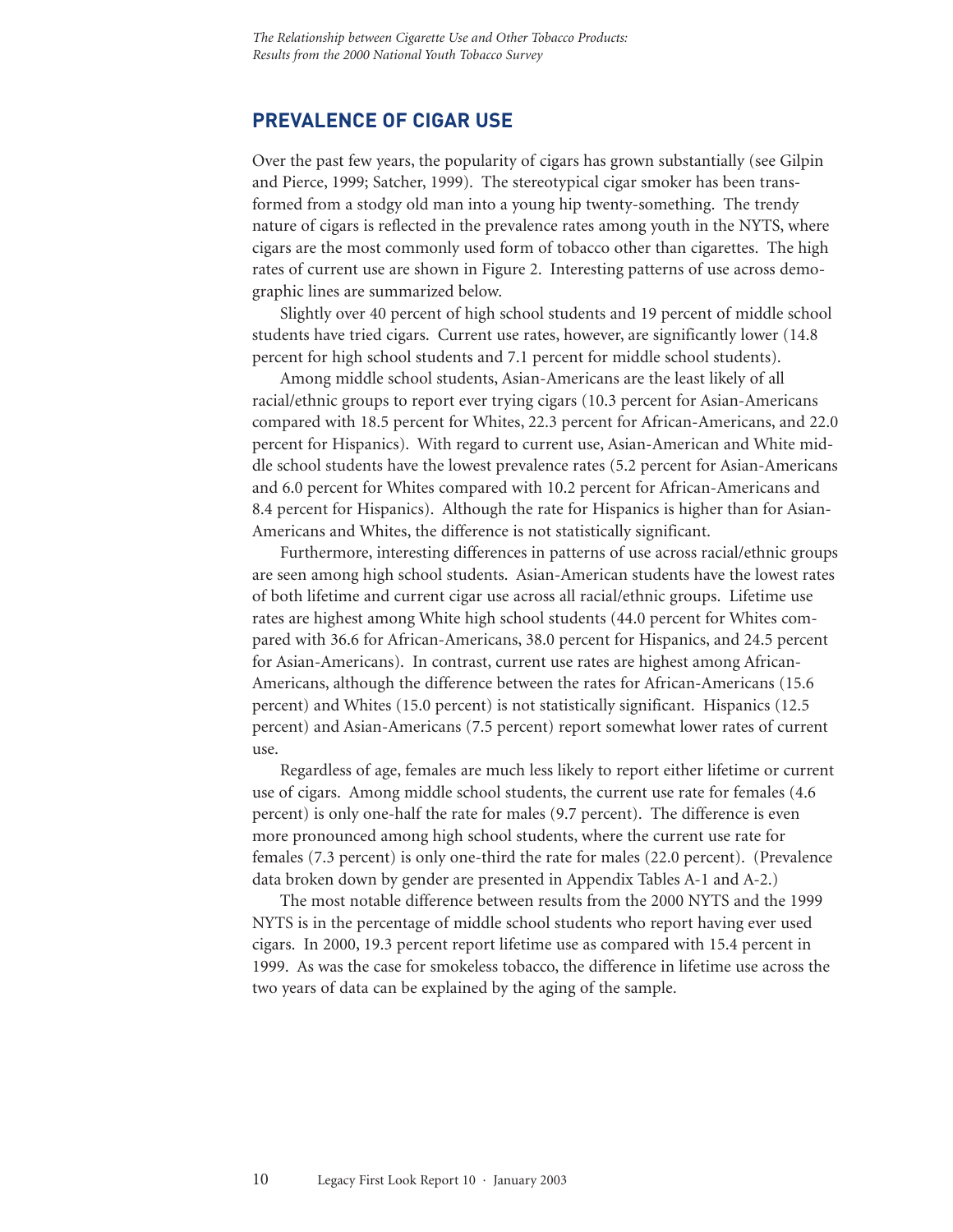**Figure 2: Prevalence of Current Cigar Use**



Note: Upper and lower ranges represent 95 percent confidence intervals that account for the survey design weighting.

## **PREVALENCE OF SMOKELESS TOBACCO USE**

Excluding cigarettes, the prevalence of smokeless tobacco use among youth is second only to cigars. The high prevalence rates relative to other products, such as bidis and kreteks, may in part reflect the fact that smokeless tobacco is more widely available, as it is sold in a greater variety of stores. The fact that many sports figures, particularly in baseball, are seen using smokeless tobacco may contribute to the sentiment that chewing is a more socially acceptable form of tobacco use. The 2000 NYTS data allow us to examine the patterns of smokeless tobacco use in great detail. Figure 3 presents current smokeless tobacco use rates stratified by race/ethnicity.

In particular, we find that high school students (18.0 percent) are more likely than middle schools students (9.5 percent) to have ever used smokeless tobacco products. Rates of current use show the same pattern, although the current use rates are just over one-third of lifetime use rates (6.6 percent for high school and 3.6 percent for middle school).

Among middle school students, Whites are the most likely to report having ever used smokeless tobacco (10.7 percent for Whites, 6.1 percent for African-Americans, 6.9 percent for Hispanics, and 5.5 percent for Asian-Americans). In contrast, there are no significant differences in the rates of current use among middle school students across demographic groups.

Among high school students, Whites report considerably higher rates of lifetime and current use of smokeless tobacco products than any other racial/ethnic group. Slightly over 8 percent of White high school students report current use of smokeless tobacco products. In comparison, only 2.7 percent of African-Americans, 3.5 percent of Hispanics, and 2.3 percent of Asian-Americans are current users.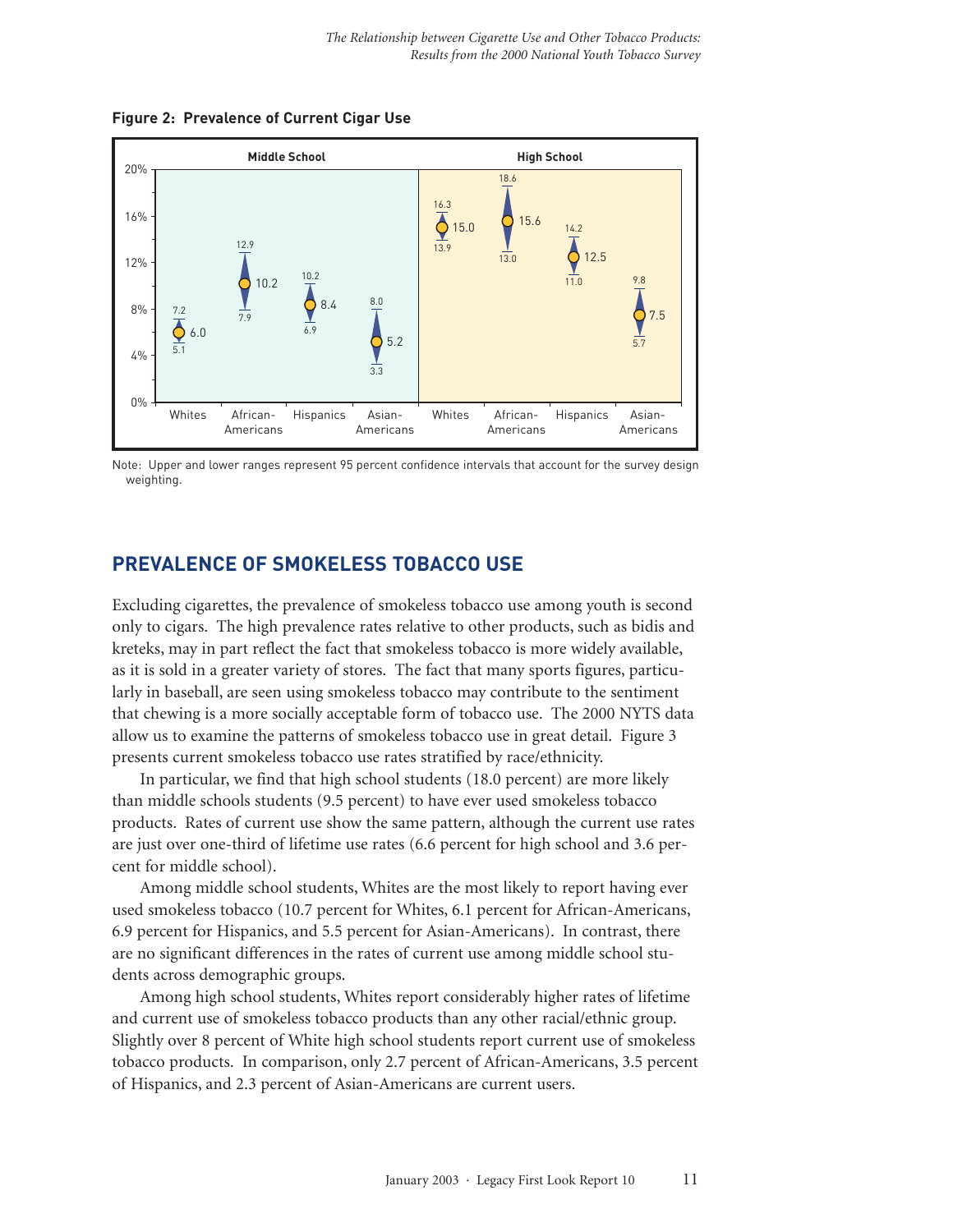Males across both age groups are more likely than females to report lifetime or current use of smokeless tobacco products. Among middle school students, males (5.7 percent) are nearly four times more likely than females (1.5 percent) to report current use. The difference is more striking for high school students, where males (11.8 percent) are approximately nine times more likely than females (1.4 percent) to report current use. (Prevalence data broken down by gender are presented in Appendix Tables A-1 and A-2.)

A comparison of results across the two years of the NYTS shows an increase in the percentage of middle school students who have ever used smokeless tobacco products (7.1 percent in 1999 compared with 9.5 percent in 2000). However, the difference between 1999 and 2000 appears to be driven by the aging of the sample between the fall and the spring. When we examined age-specific use rates, the difference between the two years was not statistically significant.



**Figure 3: Prevalence of Current Smokeless Tobacco Use**

Note: Upper and lower ranges represent 95 percent confidence intervals that account for the survey design weighting.

#### **PREVALENCE OF BIDI USE**

The overall prevalence of bidi use is relatively low compared with smokeless tobacco and cigars. Although bidis are typically less expensive than regular cigarettes, they are less widely available. Most grocery store and convenience store chains do not sell bidis. Rather, tobacco specialty shops are the main source of these exotic flavored cigarettes. Figure 4 presents current bidi use rates for both middle and high school students. The most notable results regarding bidi use are highlighted below.

Middle school students are much less likely than high school students to have ever tried bidis (4.4 percent compared to 12.8 percent) or to be current users (2.4 percent compared to 4.1 percent). Bidi use varies by race/ethnicity. Among middle school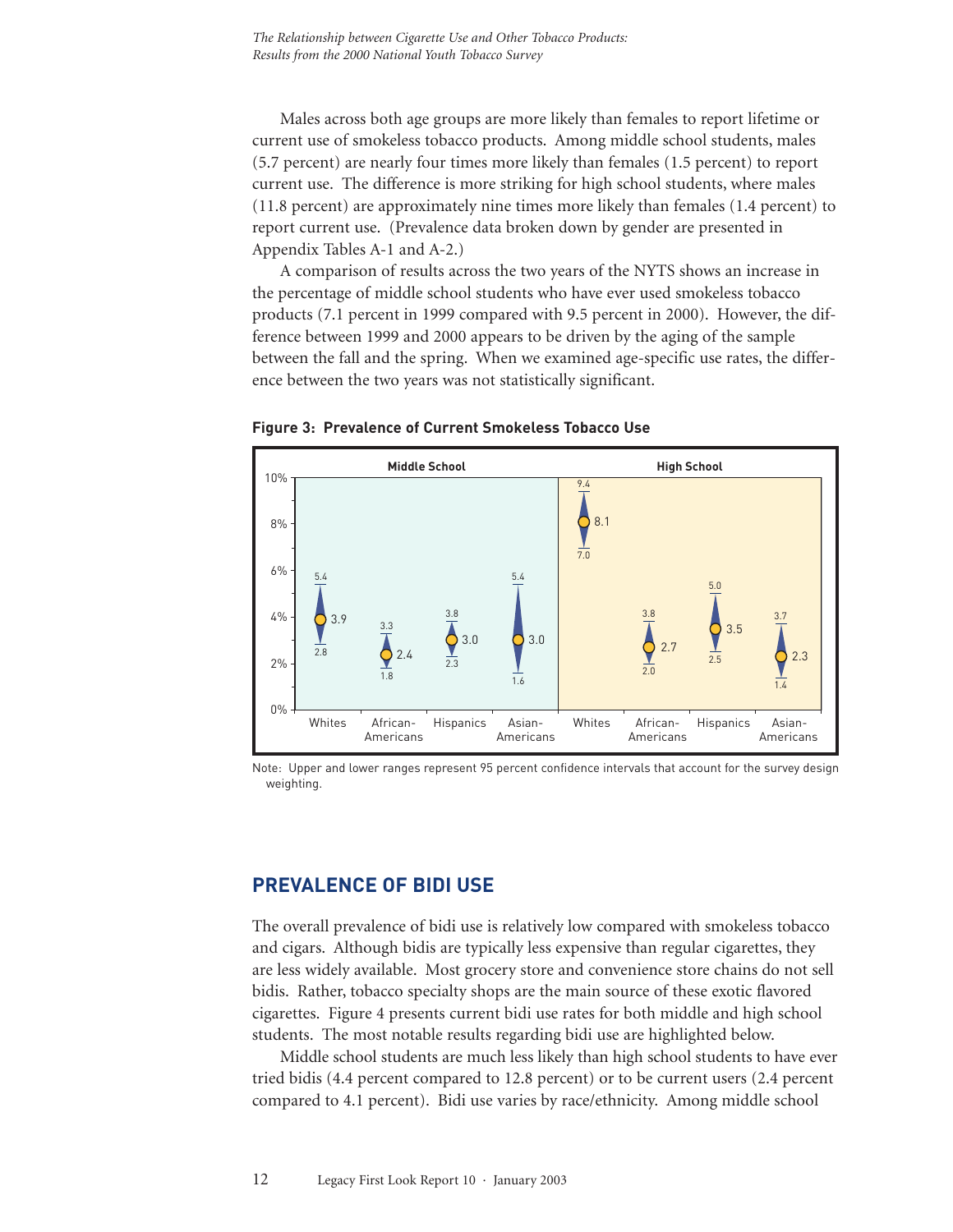students, Whites (3.5 percent) are less likely than African-Americans (5.7 percent), Hispanics (6.2 percent), and Asian-Americans (5.2 percent) to have ever tried bidis. The difference between Whites and Asian-Americans is not statistically significant, however. When considering current use among middle school students, a similar pattern across racial/ethnic groups emerges. This pattern in the rates of lifetime and current use of bidis across racial/ethnic groups is also seen in high school students.

Young men in both age groups are more likely than young women to report use of bidis. Among high school students, 15.7 percent of males and 9.9 percent of females report having tried bidis. Rates of current use are significantly lower (5.4 percent for males and 2.8 percent for females). A similar pattern across genders is seen for middle school students.

The most notable difference in bidi use between the 1999 and 2000 NYTS is found for high school females. The rate of current use in this group fell from 4.0 percent to 2.8 percent between 1999 and 2000, which represents a marginally statistically significant change in prevalence. In addition, we find a similar reduction in the age-specific use rate. As such, this result may signal a downward trend in bidi use among high school females. However, bidi use was relatively constant among the other subgroups of the population.





Note: Upper and lower ranges represent 95 percent confidence intervals that account for the survey design weighting.

#### **PREVALENCE OF KRETEK USE**

Current use rates for kreteks, often referred to as clove cigarettes, are summarized in Figure 5. As seen in the figure, current use of kreteks among youth in the NYTS varies by age and race/ethnicity.

High school students (12.1 percent) are much more likely than middle school students (3.6 percent) to report having tried kreteks. Although current use rates are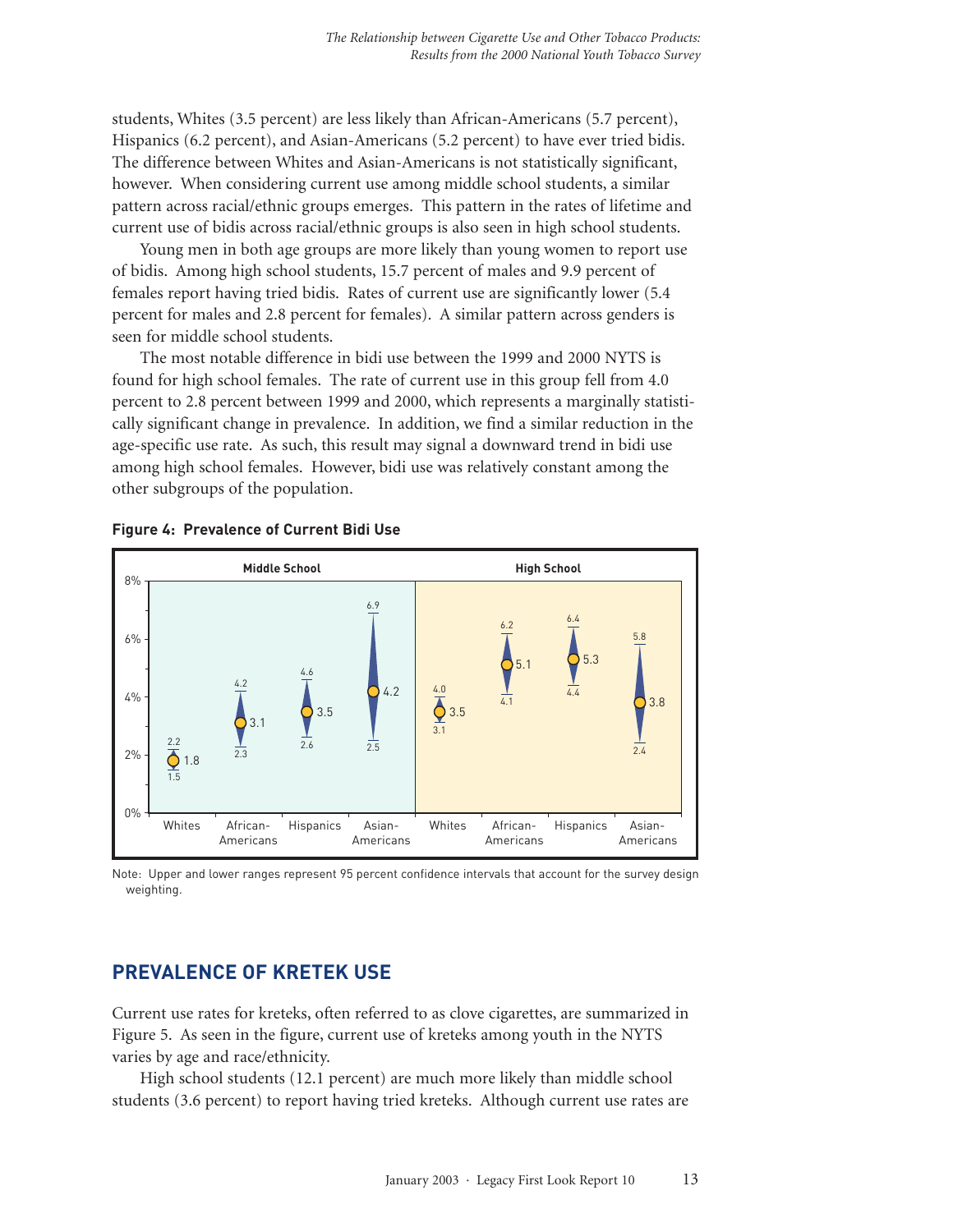also higher for high school students than for middle school students, the difference between the two age groups is much less striking (4.2 percent compared to 2.1 percent), although still statistically significant.

Rates of lifetime and current use of kreteks are very similar across racial/ethnic groups among middle school students. In contrast, among high school students, White youth are much more likely than any other racial/ethnic group to report trying kreteks (14.4 percent of Whites compared with 4.6 percent of African-Americans, 8.6 percent of Hispanics, and 7.7 percent of Asian-Americans). A similar pattern is observed in the rates of current use, although it is less pronounced. Further, the only difference that is statistically significant is current use of kreteks between White students and African-American students.

In both age groups, males are more likely than females to have tried kreteks as well as to be current users. Among middle school students, 2.7 percent of males report current use as compared with 1.5 percent of females. The relative magnitude of current use rates across genders is very similar for high school students (5.3 percent of males compared with 3.0 percent of females). (Prevalence data broken down by gender are presented in Appendix Tables A-1 and A-2.)

There has been a statistically significant decline in the overall rate of current use of kreteks among high school students between 1999 and 2000 (from 5.8 percent in 1999 to 4.2 percent in 2000). The difference across years remains when age-specific use rates are considered. There are no measures of lifetime use of kreteks from the 1999 NYTS from which to make a comparison.



#### **Figure 5: Prevalence of Current Kretek Use**

Note: Upper and lower ranges represent 95 percent confidence intervals that account for the survey design weighting.

#### **PREVALENCE OF PIPE USE**

Only a small proportion of youth in the NYTS report smoking tobacco in a pipe. Current use rates for pipe tobacco are summarized in Figure 6. Unlike the other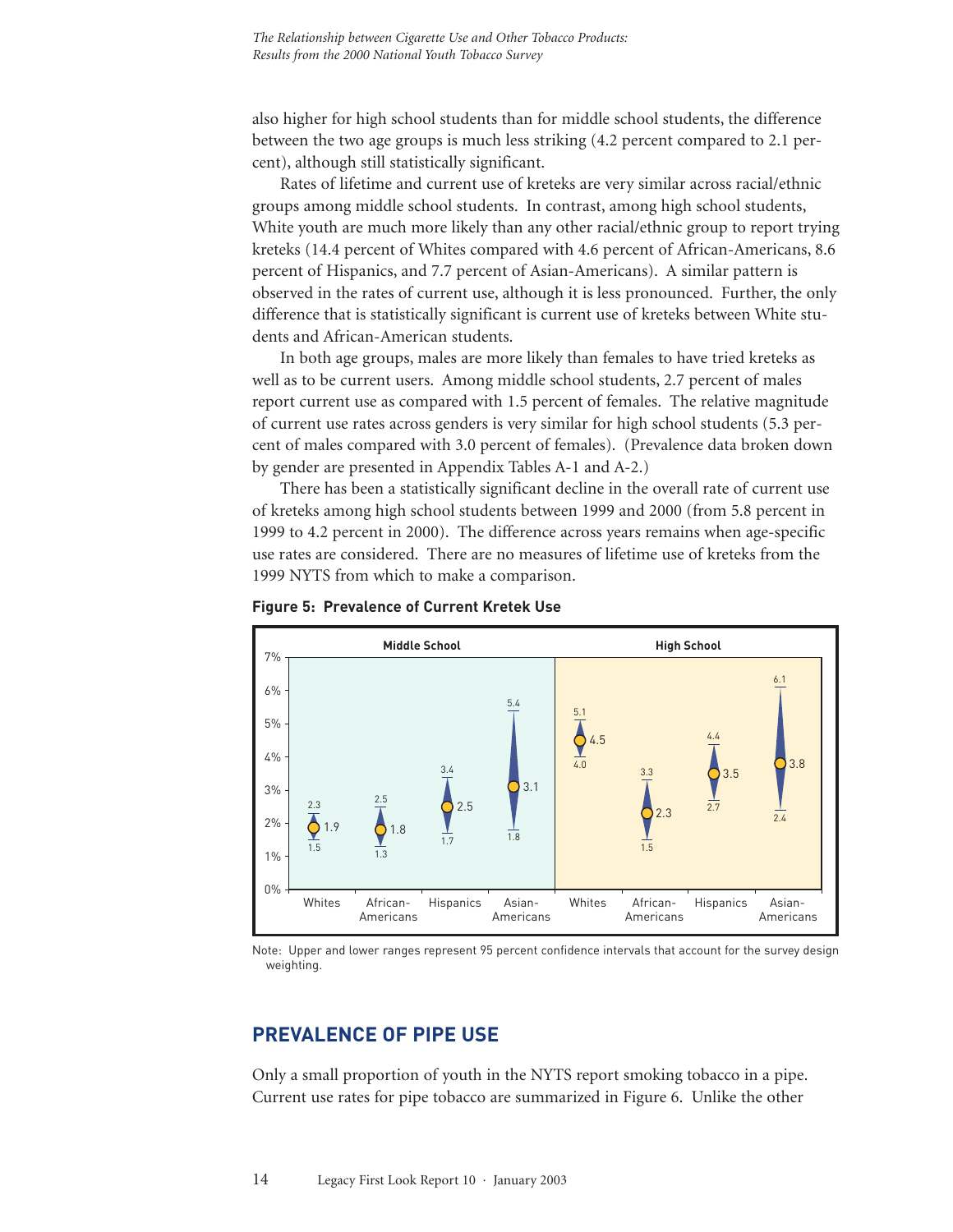tobacco products considered in this report, middle and high school students report similar rates of current use of pipe tobacco. Other findings of interest are detailed below.

High school students (10.9 percent) are more likely than middle school students (6.7 percent) to have tried smoking tobacco in a pipe. As noted above, however, rates of current use do not differ significantly between the two age groups (3.3 percent of high school students compared with 3.0 percent of middle school students).

Among middle school students, it is interesting to note that Hispanics are more likely than any other racial/ethnic group to report lifetime or current use of pipe tobacco, although the differences between Asian-Americans and Hispanics are not statistically significant. Approximately 5 percent of Hispanic middle school students are current pipe users as compared with 2.6 percent of Whites, 2.3 percent of African-Americans, and 3.8 percent of Asian-Americans.

Among high school students, Whites have the highest rates of lifetime use of pipe tobacco (12.2 percent of Whites compared with 5.8 percent of African-Americans, 9.5 percent of Hispanics, and 7.1 percent of Asian-Americans). In contrast, current use rates among high school students do not differ significantly by race/ethnicity.

As with all tobacco products other than cigarettes, males, regardless of age group, are far more likely than females to smoke tobacco in a pipe. Among middle school students, males (4.3 percent) are more than twice as likely to report current use as females (1.8 percent). Gender differences are even more striking for high school students, with 5.2 percent of males reporting current use compared with 1.4 percent of females. (Prevalence data broken down by gender are presented in Appendix Tables A-1 and A-2.)

Rates of current pipe use have remained relatively constant between the 1999 and 2000 NYTS. Measures of lifetime pipe use are based on a new question added to the 2000 survey; as such, there is no basis for comparison in the 1999 data.





Note: Upper and lower ranges represent 95 percent confidence intervals that account for the survey design weighting.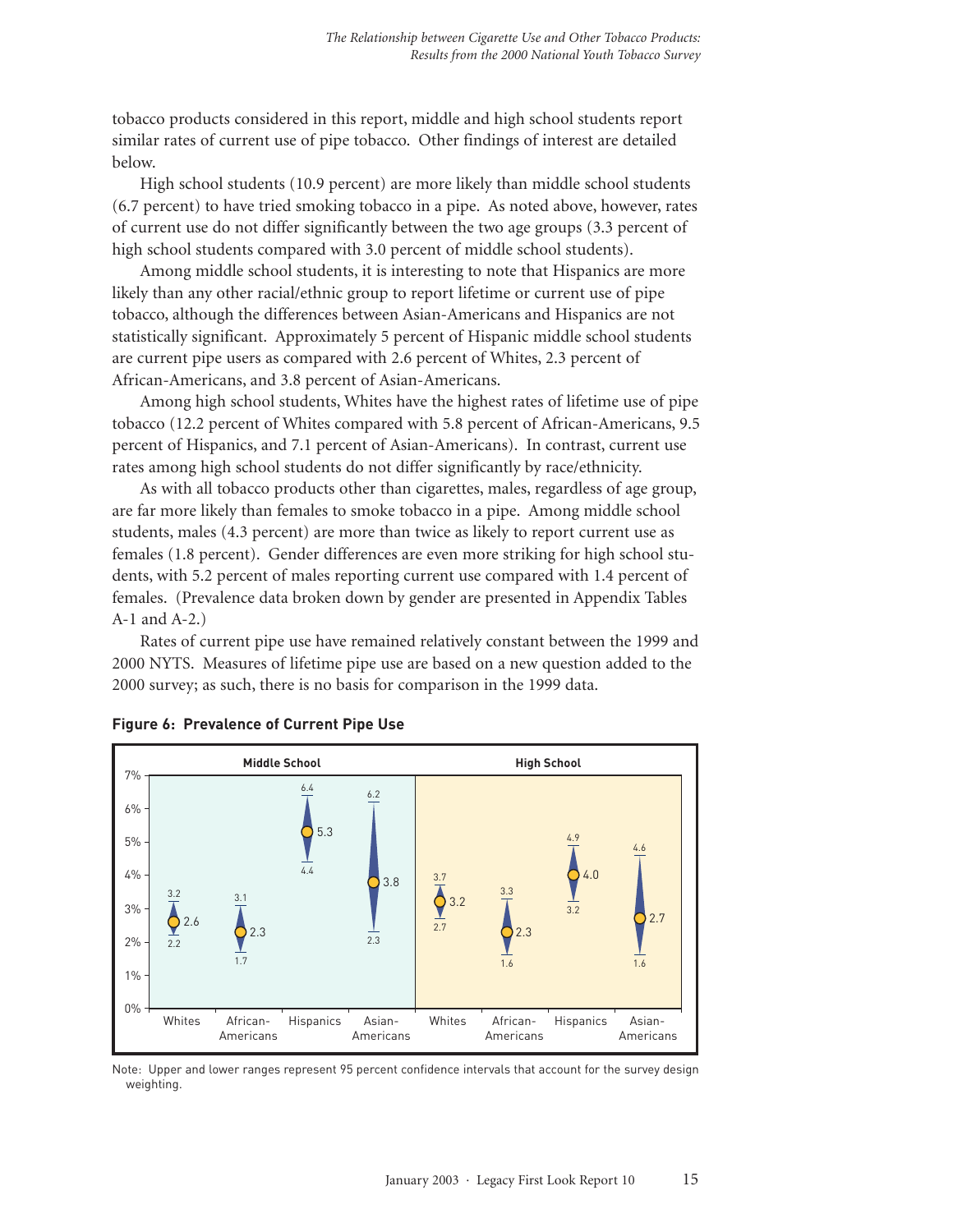#### **USE OF MULTIPLE TOBACCO PRODUCTS**

Concern over youth tobacco use is often focused on cigarettes. However, a substantial portion of youth who use tobacco report using multiple products. Consequently, focusing attention on preventing cigarette use will only address a portion of the problem. This underscores the importance of examining tobacco use among youth in a comprehensive way. "How many products are used?" and "what is the relationship between cigarette and other product use?" are questions that need to be addressed to fully understand the challenge of reducing tobacco use among youth. Data from the NYTS are well suited to answer these questions. Data on the number of tobacco products used, including cigarettes, are presented in Figure 7. Results that are stratified by demographic characteristics are presented in Appendix Table A-3.

The majority of students do not use any tobacco products at all, including cigarettes (79.1 percent of middle school students and 62.3 percent of high school students). However, among those who do use tobacco products, a significant share report using multiple forms of tobacco. Middle school students are most likely to report use of a single tobacco product (7.1 percent report one, 2.7 percent report two, and 2.8 percent report three or more). Similarly, high school students are also more likely to report use of just one product (17.6 percent) than use of two or three products (8.5 percent and 5.4 percent, respectively).

Among high school students, females (28.2 percent) are less likely than males (34.6 percent) to use tobacco products. In addition, females are less likely than males to use multiple tobacco products, with 8.3 percent of females and 19.1 percent of males reporting current use of two or more products. A similar, though less pronounced, pattern of utilization between males and females is observed among middle school students. (Data on the reported number of tobacco products broken down by gender are provided in Appendix Table A-3.)

Among middle school students, Asian-Americans are less likely than any other racial/ethnic group to report current use of tobacco products (6.7 percent of Asian-





Note: Upper and lower ranges represent 95 percent confidence intervals that account for the survey design weighting.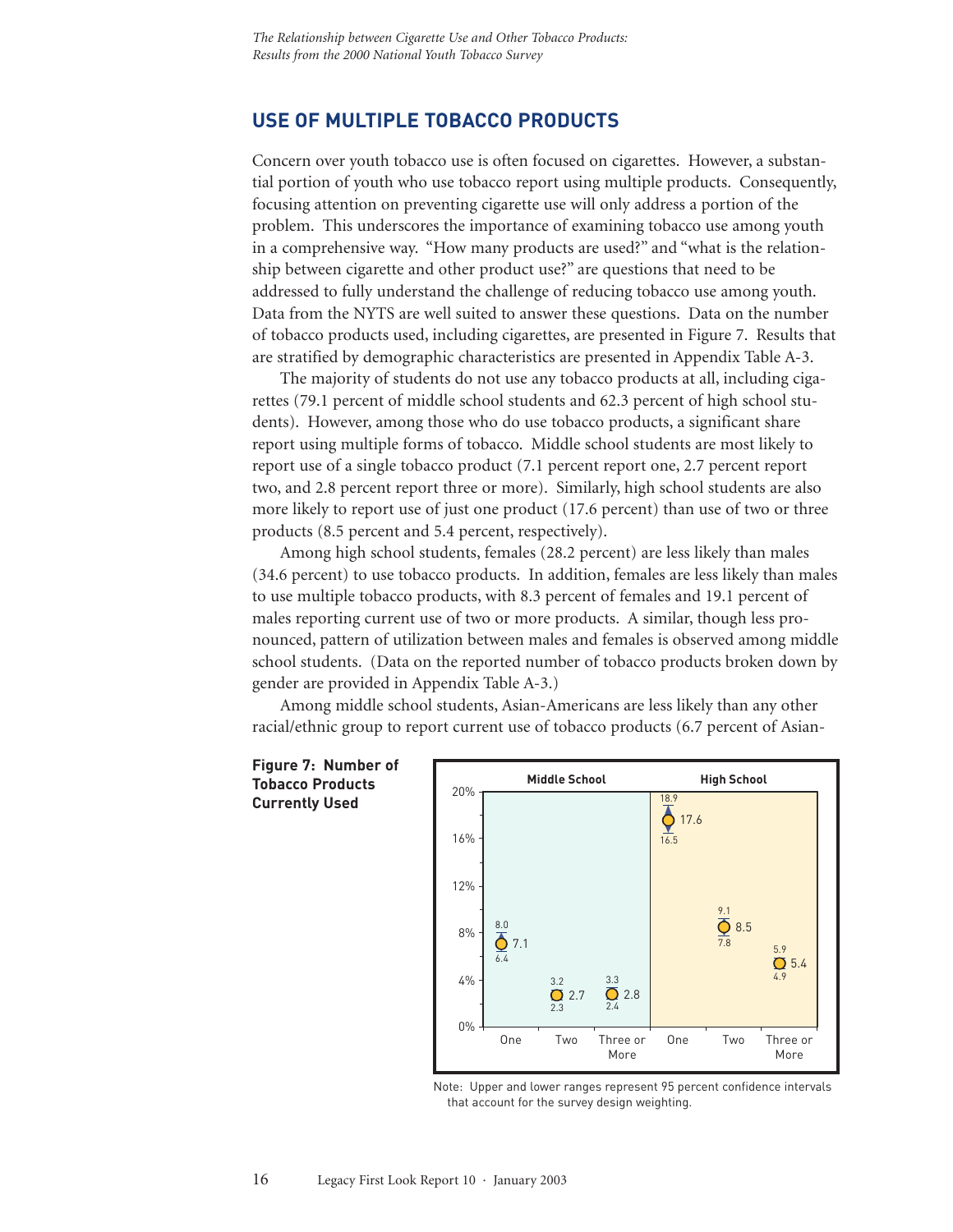Americans compared with 12.4 percent of Whites, 14.3 percent of African-Americans, and 12.6 percent of Hispanics).

Among high school students, Whites are the most likely to report current use of tobacco products (35.3 percent of Whites compared with 23.0 percent of African-Americans, 23.6 percent of Hispanics, and 19.5 percent of Asian-Americans). In addition, a higher proportion of Whites report use of multiple tobacco products. Nearly 16 percent of Whites report current use of two or more products compared with 8.7 percent of African-Americans, 10.9 percent of Hispanics, and 7.0 percent of Asian-Americans.

## **RELATIONSHIP BETWEEN CIGARETTE AND OTHER TOBACCO USE**

Cigarettes are the most commonly used tobacco product among youth. Further, the majority of multiple product users report cigarette use. Therefore, it is important to examine the relationship between cigarette use and the use of other tobacco products. Data from the NYTS addressing this issue are presented in Figure 8 (detailed results are presented in Appendix Table A-4). These data show that current cigarette smokers are far more likely than nonsmokers to report using tobacco products other than cigarettes. Current use rates for smokers compared with nonsmokers range from 7 times greater for smokeless tobacco to 32 times greater for kreteks.

**Current Smokers Nonsmokers** 13.2 35.1  $\overline{10.7}$  11.4  $\overline{10.4}$  $\bigcirc$  15.2 36.9  $\overline{O}$  11.9  $\Omega$  12.6  $\overline{O}$  11.6  $O$  4.1  $O$  2.3  $0.4 \qquad 0.7$ 17.4  $\overline{0}$  119  $\overline{0}$  12.6  $\overline{0}$ 0% 10% 20% 30% 40% Cigars Smokeless Tobacco arettes. Current use rates for smokers compared with<br>
Signals greater for smokeless tobacco to 32 times great<br>
Signals Current Smokers<br>
Confide<br>
Confide<br>
Confide<br>
Signals Current Smokers<br>
Signals Confide<br>
This Confide<br>
Th Tobacco compared with not<br>32 times greater for<br>**Nonsmo**<br>**Nonsmo**<br>**Confidence Inter<br>8.3.7**<br> $\frac{2.8}{1.9}$ <br>**C**<br>**Cigars** Smokeless Bidis<br>Tobacco<br>**Cigars** Smokeless Bidis<br>Tobacco *Confidence Interval Ranges* Kreteks Pipes  $3.7 \frac{1}{19}$  $\overline{0.6}$   $\overline{0.3}$   $\overline{0.6}$ 2.8 4.6 0.9 0.5 0.8 38.8

**Figure 8: Prevalence of Use of Tobacco Products Other than Cigarettes, by Cigarette Smoking Status**

Note: Upper and lower ranges represent 95 percent confidence intervals that account for the survey design weighting.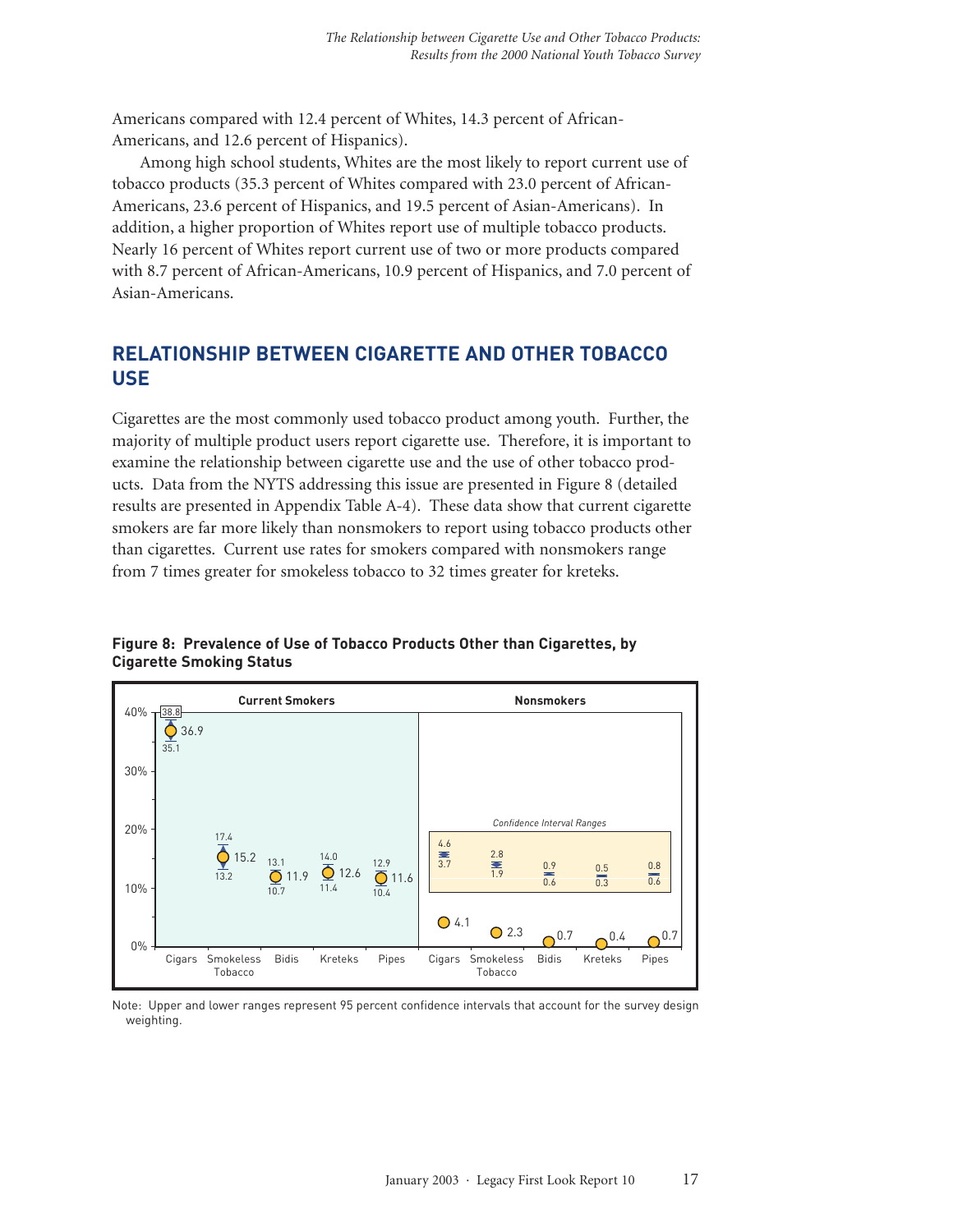#### **SUMMARY AND CONCLUSION**

The results reported above indicate that a significant proportion of middle and high school students (24.5 percent and 47.7 percent, respectively) have experimented with a tobacco product other than cigarettes. Moreover, 9.9 percent and 20.6 percent of middle and high school students, respectively, reported that they used at least one such product within the past 30 days.

In general, males and high school students are much more likely than females and middle school students to both experiment with, and use on a regular basis, a wider range of tobacco products. The use of tobacco products other than cigarettes also tends to vary by race/ethnicity. Among middle school students, for example, African-American students are more likely to report that they are currently using a tobacco product (including cigarettes) than their White, Hispanic, and Asian-American counterparts. Among high school students, however, White students' use of tobacco products exceeds use by students from all other racial/ethnic groups by a substantial margin. The 2000 NYTS results confirm the existence of a strong relationship that we observed in the 1999 NYTS: current cigarette smokers are far more likely to report using other tobacco products than nonsmokers.

In light of the prevalence rates reported above, it is clear that, from a policy perspective, more needs to be done to curtail youth use of all tobacco products, not simply cigarettes. For instance, it is critical to enact and enforce state legislation and local ordinances that will increase excise taxes on the full spectrum of tobacco products and that will make these products less accessible to minors. Similarly, public education campaigns must focus on communicating the adverse health effects associated with cigars, chewing tobacco, pipes, and other forms of tobacco, as well as cigarettes.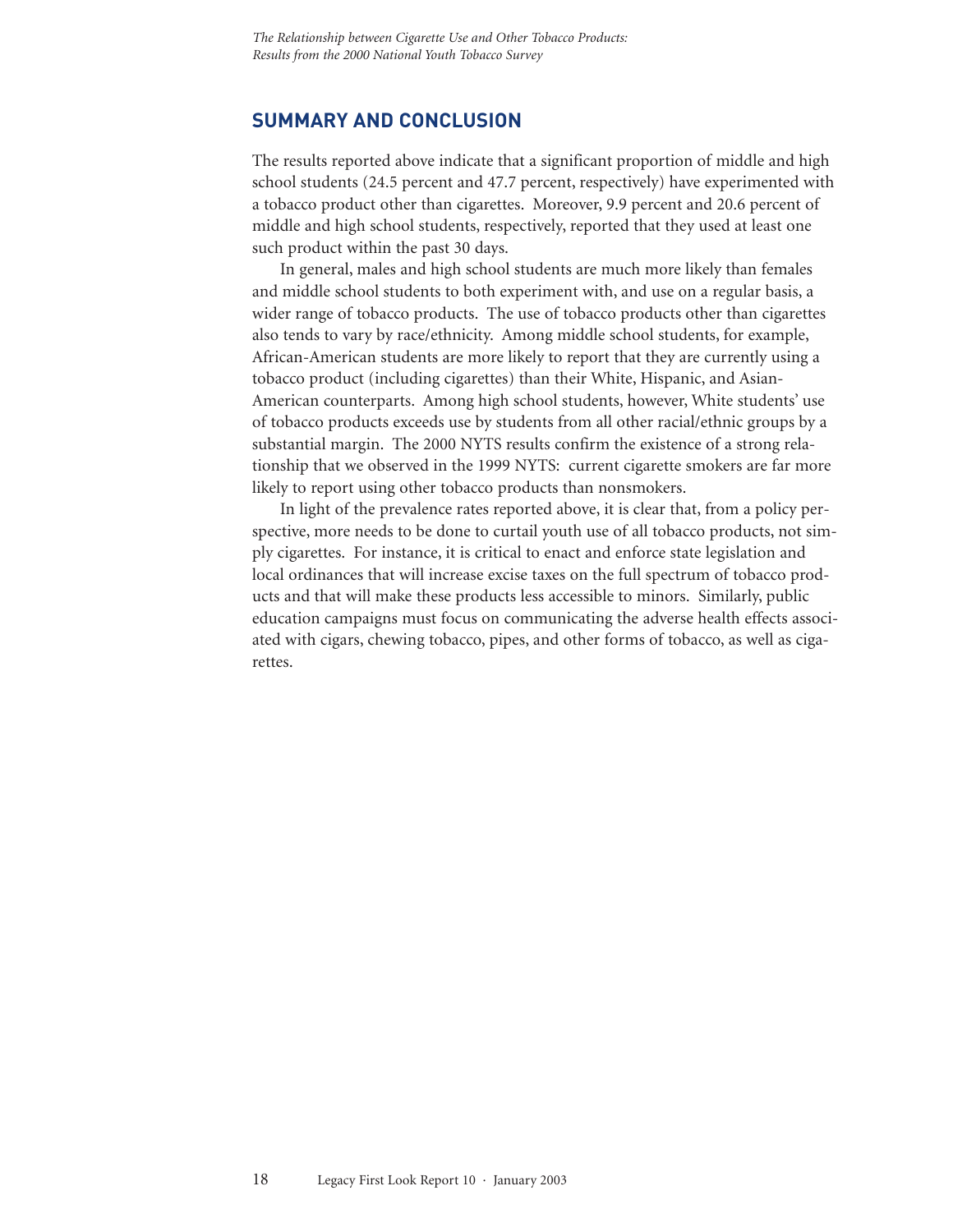#### **REFERENCES**

- Centers for Disease Control and Prevention (CDC). 1999. Bidi Use among Urban Youth— Massachusetts, March–April 1999. Fact Sheet. Tobacco Information and Prevention Source. <http://www.cdc.gov/tobacco/mmwr999fs.htm>.
- Gilpin, E.A., and J.P. Pierce. 1999. "Cigar Smoking in California: 1990-1996." *American Journal of Preventive Medicine* 16(3):195-201.
- Iribarren, C. 2000. "Reexamining Health Effects of Cigar Smoking: Fashionable, but May Increase the Risk of Coronary Heart Disease." *European Heart Journal* 21(7):505-506.
- Ringel, J.S., R.L. Pacula, and J. Wasserman. October 2000. *Legacy First Look Report 4. The Relationship between Cigarette Use and Other Tobacco Products: Results from the 1999 National Youth Tobacco Survey.* Washington, DC: American Legacy Foundation.
- Satcher, D. 1999. "Cigars and Public Health." *New England Journal of Medicine* 340(23):1829- 1831.
- Shapiro, J.A., E.J. Jacobs, and M.J. Thun. 2000. "Cigar Smoking in Men and Risk of Death from Tobacco-related Cancers." *Journal of the National Cancer Institute* 92(4):333-337.
- U.S. Department of Health and Human Services (USDHHS). 1986. *The Health Consequences of Using Smokeless Tobacco: A Report of the Advisory Committee to the Surgeon General.* Bethesda, MD: National Cancer Institute.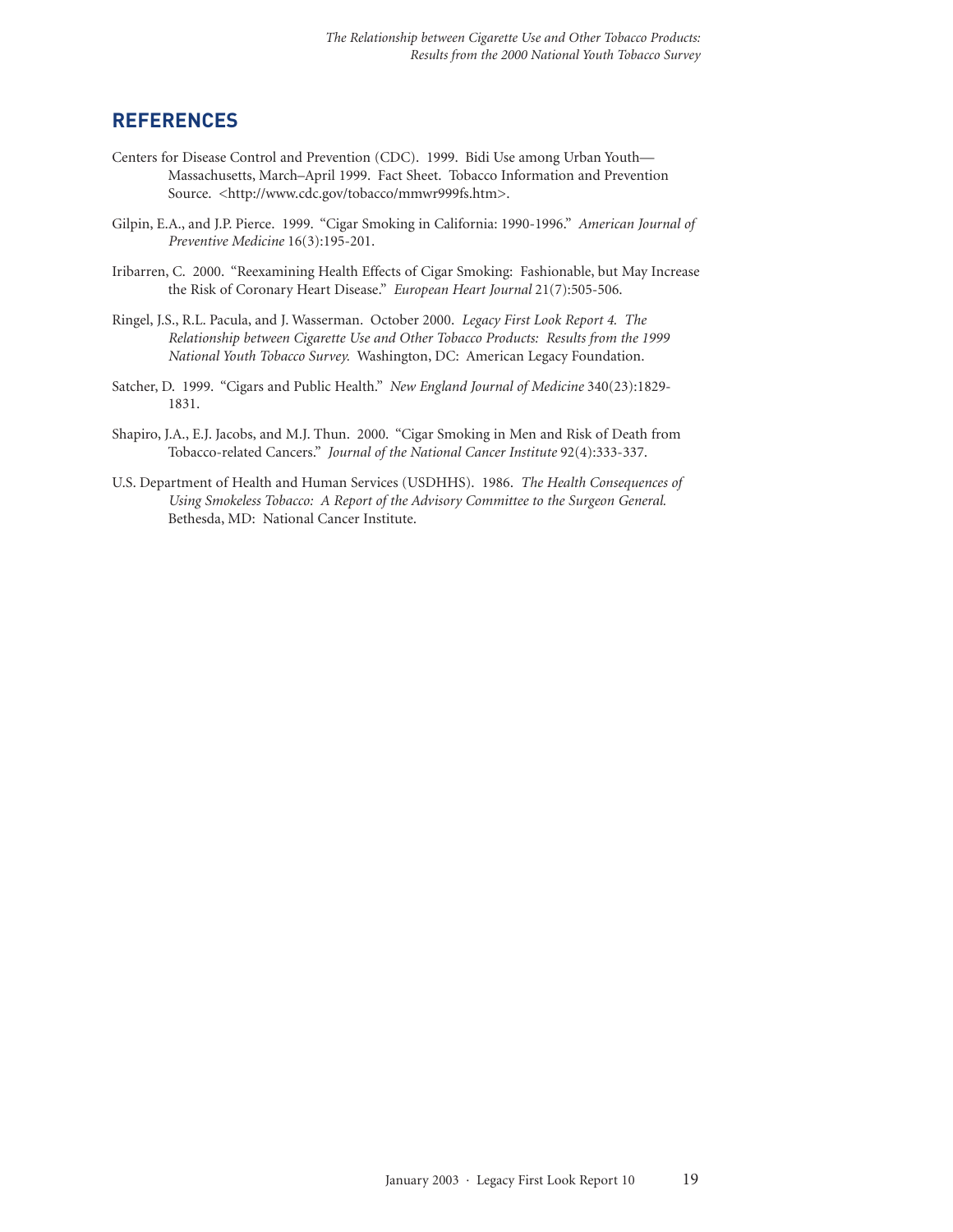## **APPENDIX A: USE OF OTHER TOBACCO PRODUCTS — DETAILED TABLES**

#### **Table A-1: Percentage of Youth Who Report Ever Trying Each Tobacco Product [95% Confidence Interval]**

|                   |                   | <b>Middle School</b>                                                                                                                      |                                                        |                                |                      |                       |
|-------------------|-------------------|-------------------------------------------------------------------------------------------------------------------------------------------|--------------------------------------------------------|--------------------------------|----------------------|-----------------------|
|                   | <b>Cigarettes</b> | <b>Cigars</b>                                                                                                                             | <b>Smokeless</b><br><b>Tobacco</b>                     | <b>Bidis</b>                   | <b>Kreteks</b>       | <b>Pipes</b>          |
| <b>Overall</b>    | 36.2              | 19.3<br>$[33.8-38.8]$ $[17.7-21.0]$ $[8.0-11.1]$                                                                                          | 9.5                                                    | $4.4^{\circ}$<br>$[3.9 - 4.9]$ | 3.6<br>$[3.1 - 4.1]$ | 6.7<br>$[6.0 - 7.5]$  |
| <b>Males</b>      | 38.3              | 24.7                                                                                                                                      | 14.8<br>[35.6–41.1] [22.5–27.1] [12.3 17.9]            | 5.9<br>$[5.1 - 6.8]$           | 4.6<br>$[3.9 - 5.4]$ | 9.2<br>$[8.1 - 10.4]$ |
| <b>Females</b>    | 34.2              | 14.1<br>$\begin{bmatrix} 31.5 - 37.1 \end{bmatrix}$ $\begin{bmatrix} 12.7 - 15.7 \end{bmatrix}$ $\begin{bmatrix} 3.6 - 5.0 \end{bmatrix}$ | 4.2                                                    | 3.0<br>$[2.5 - 3.5]$           | 2.6<br>$[2.1 - 3.1]$ | 4.3<br>$[3.8 - 5.0]$  |
| Whites            | 33.5              | 18.5                                                                                                                                      | 10.7<br>$[30.7 - 36.3]$ $[16.7 - 20.5]$ $[8.7 - 13.1]$ | 3.5<br>$[3.1 - 4.1]$           | 3.5<br>$[2.9 - 4.1]$ | 6.5<br>$[5.6 - 7.4]$  |
| African-Americans | 44.6              | 22.3<br>[40.2-49.2] [19.0-26.0]                                                                                                           | 6.1<br>[4.7–7.8]                                       | 5.7<br>$[4.7 - 6.9]$           | 2.8<br>$[2.2 - 3.6]$ | 4.6<br>$[3.7 - 5.8]$  |
| <b>Hispanics</b>  | 39.6              | 22.0<br>$[34.5 - 44.9]$ $[19.0 - 25.2]$                                                                                                   | 6.9<br>$[5.8 - 8.1]$                                   | 6.2<br>$[4.7 - 8.1]$           | 4.2<br>$[3.2 - 5.5]$ | 9.4<br>$[7.8 - 11.2]$ |
| Asian-Americans   | 22.6              | 10.3<br>[18.7-27.0] [7.5-14.1]                                                                                                            | 5.5<br>$[3.6 - 8.4]$                                   | 5.2<br>$[3.4 - 8.1]$           | 4.2<br>$[2.6 - 6.6]$ | 6.3<br>$[4.3 - 9.3]$  |
|                   |                   |                                                                                                                                           | <b>High School</b>                                     |                                |                      |                       |

|                          |      |      | <b>Smokeless</b> | Cigarettes Cigars Tobacco Bidis Kreteks                                                          |      | <b>Pipes</b> |
|--------------------------|------|------|------------------|--------------------------------------------------------------------------------------------------|------|--------------|
| <b>Overall</b>           | 63.9 | 41.7 | 18.0             | 12.8<br>$[61.9-65.9]$ $[39.8-43.5]$ $[16.3-19.9]$ $[11.7-14.1]$ $[11.0-13.4]$ $[10.2-11.8]$      | 12.1 | 10.9         |
| <b>Males</b>             | 65.3 | 52.2 | 29.0             | 15.7<br>$[63.3-67.3]$ $[50.0-54.3]$ $[26.1-32.0]$ $[14.4-17.1]$ $[12.7-15.4]$ $[15.6-17.9]$      | 14.0 | 16.7         |
| <b>Females</b>           | 62.5 | 30.9 | 6.8              | 9.9<br>$[60.1 - 64.9]$ $[29.1 - 32.8]$ $[5.8 - 7.9]$ $[8.8 - 11.1]$ $[8.9 - 11.6]$ $[4.4 - 5.6]$ | 10.2 | 5.0          |
| Whites                   | 64.1 |      |                  | 44.0 21.9 11.6 14.4<br>[61.5-66.7] [41.8-46.4] [20.0-24.0] [10.3-13.0] [12.9-16.0] [11.3-13.1]   |      | 12.2         |
| <b>African-Americans</b> | 63.3 | 36.6 |                  | 8.1 16.4<br>[60.3-66.1] [33.0-40.3] [6.6-9.9] [14.4-18.6] [3.5-6.0] [4.6-7.3]                    | 4.6  | 5.8          |
| <b>Hispanics</b>         | 66.1 | 38.0 |                  | 9.9 14.6<br>$[63.0-69.0]$ $[35.2-41.0]$ $[7.9-12.4]$ $[12.7-16.7]$ $[6.7-11.0]$ $[8.3-11.0]$     | 8.6  | 9.5          |
| Asian-Americans          | 52.8 | 24.5 |                  | 7.6 10.9 7.7<br>$[48.4-57.2]$ $[21.6-27.6]$ $[5.6-10.3]$ $[8.6-13.7]$ $[5.5-10.7]$ $[5.3-9.5]$   |      | 7.1          |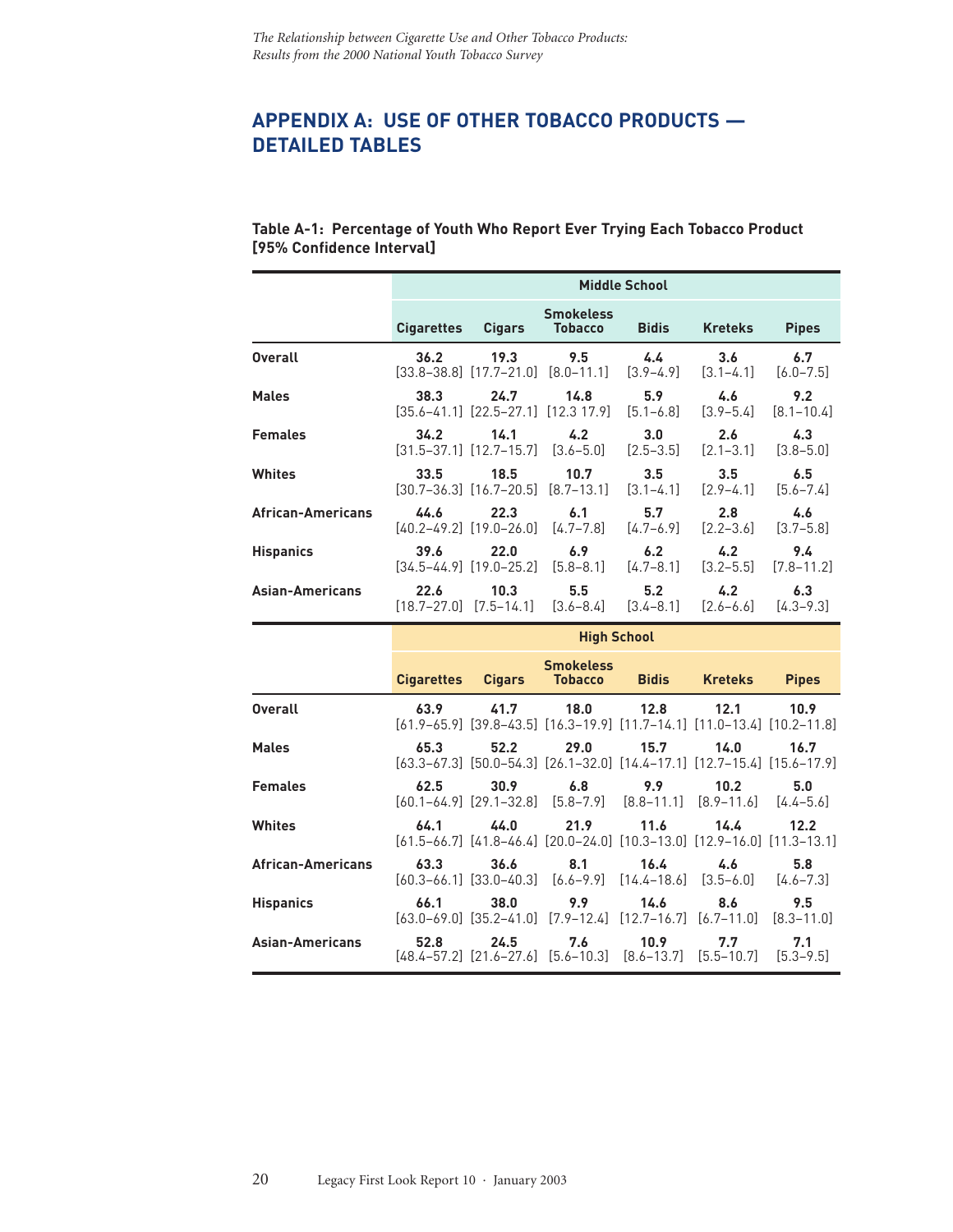|                          | <b>Middle School</b> |                   |                                    |               |                |               |
|--------------------------|----------------------|-------------------|------------------------------------|---------------|----------------|---------------|
|                          | <b>Cigarettes</b>    | <b>Cigars</b>     | <b>Smokeless</b><br><b>Tobacco</b> | <b>Bidis</b>  | <b>Kreteks</b> | <b>Pipes</b>  |
| <b>Overall</b>           | 11.0                 | 7.1               | 3.6                                | 2.4           | 2.1            | 3.0           |
|                          | $[9.8 - 12.3]$       | $[6.1 - 8.1]$     | $[2.8 - 4.6]$                      | $[2.0 - 2.8]$ | $[1.8 - 2.5]$  | $[2.6 - 3.5]$ |
| <b>Males</b>             | 11.7                 | 9.7               | 5.7                                | $3.4^{\circ}$ | 2.7            | 4.3           |
|                          | $[10.1 - 13.6]$      | $[8.3 - 11.2]$    | $[4.2 - 7.8]$                      | $[2.9 - 4.0]$ | $[2.2 - 3.3]$  | $[3.6 - 5.0]$ |
| <b>Females</b>           | 10.2                 | 4.6               | 1.5                                | $1.4^{\circ}$ | 1.5            | 1.8           |
|                          | $[9.0 - 11.6]$       | $[3.7 - 5.6]$     | $[1.2 - 1.8]$                      | $[1.1 - 1.7]$ | $[1.2 - 1.8]$  | $[1.5 - 2.2]$ |
| <b>Whites</b>            | 10.7                 | 6.0               | 3.9 <sub>2</sub>                   | 1.8           | 1.9            | 2.6           |
|                          | $[9.2 - 12.3]$       | $[5.1 - 7.2]$     | $[2.8 - 5.4]$                      | $[1.5 - 2.2]$ | $[1.5 - 2.3]$  | $[2.2 - 3.2]$ |
| <b>African-Americans</b> | 11.3                 | 10.2 <sub>1</sub> | $2.4^{\circ}$                      | 3.1           | 1.8            | 2.3           |
|                          | $[9.5 - 13.4]$       | $[7.9 - 12.9]$    | $[1.8 - 3.3]$                      | $[2.3 - 4.2]$ | $[1.3 - 2.5]$  | $[1.7 - 3.1]$ |
| <b>Hispanics</b>         | 11.2                 | 8.4               | 3.0                                | 3.5           | 2.5            | 5.3           |
|                          | $[9.4 - 13.4]$       | $[6.9 - 10.2]$    | $[2.3 - 3.8]$                      | $[2.6 - 4.6]$ | $[1.7 - 3.4]$  | $[4.4 - 6.4]$ |
| Asian-Americans          | 5.5                  | 5.2               | 3.0                                | $4.2^{\circ}$ | 3.1            | 3.8           |
|                          | $[3.5 - 8.6]$        | $[3.3 - 8.0]$     | $[1.6 - 5.4]$                      | $[2.5 - 6.9]$ | $[1.8 - 5.4]$  | $[2.3 - 6.2]$ |

#### **Table A-2: Percentage of Youth Who Report Current Use of Each Tobacco Product [95% Confidence Interval]**

|                          |                          | <b>High School</b>                      |                                                   |                                |                                   |                      |
|--------------------------|--------------------------|-----------------------------------------|---------------------------------------------------|--------------------------------|-----------------------------------|----------------------|
|                          | <b>Cigarettes Cigars</b> |                                         | <b>Smokeless</b><br><b>Tobacco</b>                | <b>Bidis</b>                   | <b>Kreteks</b>                    | <b>Pipes</b>         |
| <b>Overall</b>           | 28.0                     | 14.8<br>$[26.3-29.8]$ $[13.7-15.8]$     | 6.6<br>$[5.7 - 7.7]$                              | 4.1<br>$[3.7 - 4.6]$           | 4.2<br>$[3.7 - 4.7]$              | 3.3<br>$[2.9 - 3.7]$ |
| <b>Males</b>             | 28.8                     | 22.0                                    | 11.8<br>$[26.9-30.8]$ $[20.5-23.5]$ $[10.1-13.7]$ | 5.4<br>$[4.8 - 6.0]$           | 5.3<br>$[4.6 - 6.0]$              | 5.2<br>$[4.5 - 5.9]$ |
| <b>Females</b>           | 27.2                     | 7.3<br>$[25.3-29.3]$ $[6.5-8.3]$        | 1.4<br>$[1.0 - 1.8]$                              | 2.8<br>$[2.4 - 3.3]$           | 3.0<br>$[2.5 - 3.5]$              | 1.4<br>$[1.1 - 1.7]$ |
| <b>Whites</b>            | 31.7                     | 15.0<br>$[29.6 - 33.8]$ $[13.9 - 16.3]$ | 8.1<br>$[7.0 - 9.4]$                              | $3.5^{\circ}$<br>$[3.1 - 4.0]$ | 4.5<br>$[4.0 - 5.1]$              | 3.2<br>$[2.7 - 3.7]$ |
| <b>African-Americans</b> | 17.2                     | 15.6<br>$[14.4 - 20.5]$ $[13.0 - 18.6]$ | 2.7<br>$[2.0 - 3.8]$                              | 5.1<br>$[4.1 - 6.2]$           | 2.3<br>$[1.5 - 3.3]$              | 2.3<br>$[1.6 - 3.3]$ |
| <b>Hispanics</b>         | 21.4                     | 12.5<br>$[18.2 - 24.9]$ $[11.0 - 14.2]$ | 3.5<br>$[2.5 - 5.0]$                              | 5.3<br>$[4.4 - 6.4]$           | 3.5<br>$[2.7 - 4.4]$              | 4.0<br>$[3.2 - 4.9]$ |
| <b>Asian-Americans</b>   | 20.5                     | 7.5<br>[17.3–24.1] [5.7–9.8]            | 2.3<br>$[1.4 - 3.7]$                              | 3.8<br>$[2.4 - 5.8]$           | 3.8 <sub>1</sub><br>$[2.4 - 6.1]$ | 2.7<br>$[1.6 - 4.6]$ |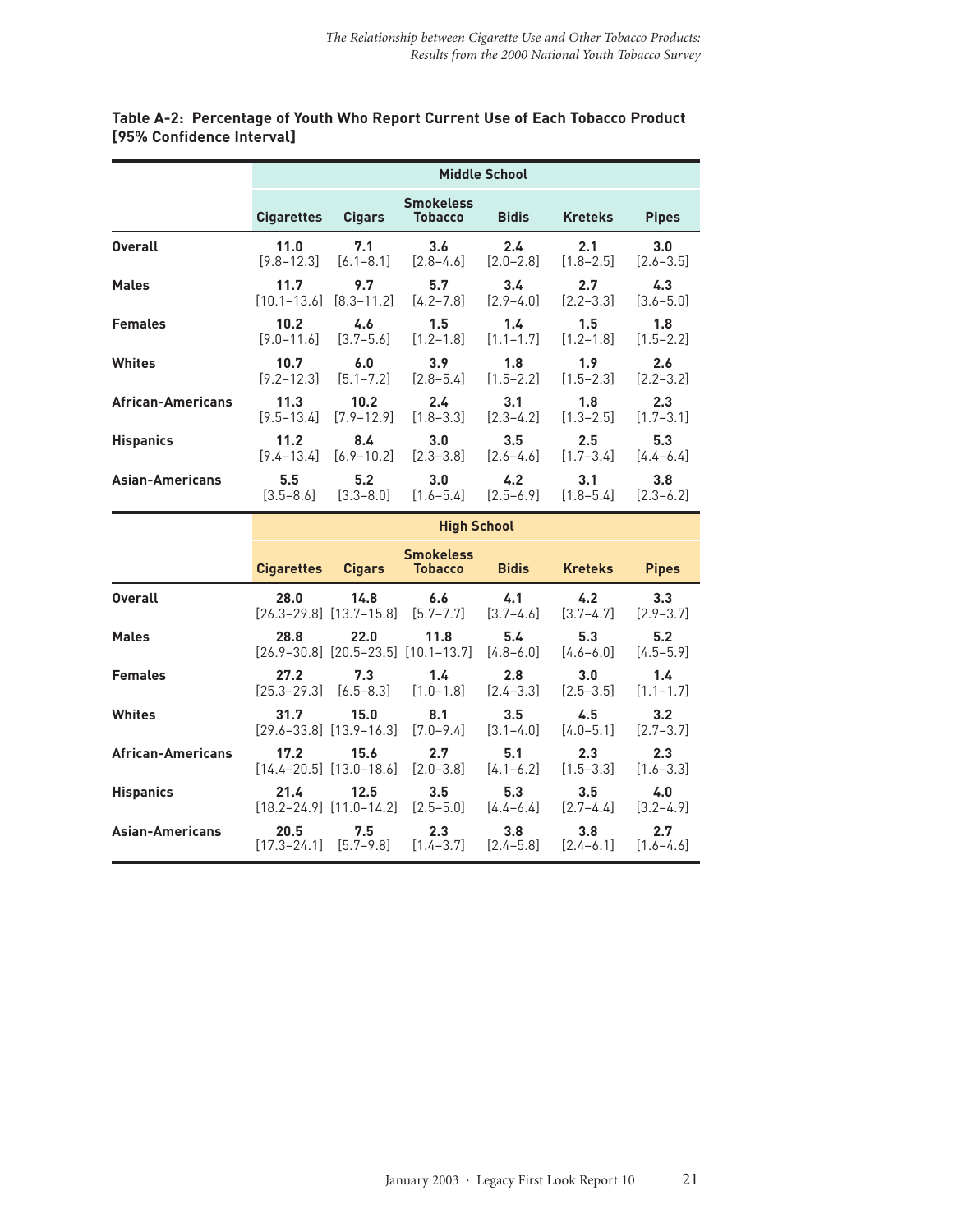|                          | <b>Middle School</b>          |                                      |                                       |                                                           |  |
|--------------------------|-------------------------------|--------------------------------------|---------------------------------------|-----------------------------------------------------------|--|
|                          | No Tobacco<br><b>Products</b> | <b>One Tobacco</b><br><b>Product</b> | <b>Two Tobacco</b><br><b>Products</b> | <b>Three or More</b><br><b>Tobacco</b><br><b>Products</b> |  |
| <b>Overall</b>           | 79.1                          | 7.1                                  | 2.7                                   | 2.8                                                       |  |
|                          | $[75.9 - 82.0]$               | $[6.4 - 8.0]$                        | $[2.3 - 3.2]$                         | $[2.4 - 3.3]$                                             |  |
| <b>Males</b>             | 76.0                          | 7.2                                  | 3.1                                   | 4.0                                                       |  |
|                          | $[72.4 - 79.4]$               | $[6.3 - 8.2]$                        | $[2.5 - 3.7]$                         | $[3.2 - 5.0]$                                             |  |
| <b>Females</b>           | 82.1                          | 7.1                                  | 2.3                                   | 1.6                                                       |  |
|                          | $[78.9 - 84.9]$               | $[6.2 - 8.1]$                        | $[1.9 - 2.9]$                         | $[1.3 - 2.0]$                                             |  |
| Whites                   | 80.5                          | 7.0                                  | 2.5                                   | 2.9                                                       |  |
|                          | $[76.5 - 84.0]$               | $[6.1 - 7.9]$                        | [2.0, 3.1]                            | $[2.3 - 3.6]$                                             |  |
| <b>African-Americans</b> | 74.2                          | 9.0                                  | 3.5                                   | 1.8                                                       |  |
|                          | $[69.9 - 78.1]$               | $[7.2 - 11.1]$                       | $[2.5 - 4.9]$                         | $[1.4 - 2.4]$                                             |  |
| <b>Hispanics</b>         | 80.5                          | 6.1                                  | 2.8                                   | 3.7                                                       |  |
|                          | $[77.7 - 82.9]$               | $[5.0 - 7.4]$                        | $[2.2 - 3.7]$                         | $[2.8 - 4.9]$                                             |  |
| Asian-Americans          | 84.7                          | 2.6                                  | 1.6                                   | 2.5                                                       |  |
|                          | [79.4–88.8]                   | $[1.7 - 4.2]$                        | $[0.8 - 3.0]$                         | $[1.3 - 4.8]$                                             |  |

#### **Table A-3: Current Use of Multiple Tobacco Products [95% Confidence Interval]**

|                          | <b>High School</b>            |                                      |                                       |                                                           |  |  |
|--------------------------|-------------------------------|--------------------------------------|---------------------------------------|-----------------------------------------------------------|--|--|
|                          | No Tobacco<br><b>Products</b> | <b>One Tobacco</b><br><b>Product</b> | <b>Two Tobacco</b><br><b>Products</b> | <b>Three or More</b><br><b>Tobacco</b><br><b>Products</b> |  |  |
| <b>Overall</b>           | 62.3                          | 17.6                                 | 8.5                                   | 5.4                                                       |  |  |
|                          | $[60.1 - 64.5]$               | $[16.5 - 18.9]$                      | $[7.8 - 9.1]$                         | $[4.9 - 5.9]$                                             |  |  |
| <b>Males</b>             | 57.7                          | 15.5                                 | 10.9                                  | 8.2                                                       |  |  |
|                          | $[55.3 - 60.1]$               | $[14.5 - 16.5]$                      | $[9.9 - 12.0]$                        | $[7.3 - 9.2]$                                             |  |  |
| <b>Females</b>           | 67.2                          | 19.9                                 | 5.9                                   | 2.4                                                       |  |  |
|                          | $[64.8 - 69.5]$               | $[18.3 - 21.6]$                      | $[5.3 - 6.6]$                         | $[2.0 - 3.0]$                                             |  |  |
| Whites                   | 59.8                          | 19.5                                 | 9.5                                   | 6.3                                                       |  |  |
|                          | [57.1–62.3]                   | $[18.1 - 21.0]$                      | $[8.6 - 10.3]$                        | $[5.6 - 6.9]$                                             |  |  |
| <b>African-Americans</b> | 67.8                          | 14.3                                 | 6.1                                   | 2.6                                                       |  |  |
|                          | [63.6–71.7]                   | $[12.6 - 16.2]$                      | $[4.9 - 7.6]$                         | $[2.0 - 3.5]$                                             |  |  |
| <b>Hispanics</b>         | 68.8                          | 12.7                                 | 7.0                                   | 3.9                                                       |  |  |
|                          | $[65.0 - 72.3]$               | $[10.9 - 14.7]$                      | $[6.1 - 8.1]$                         | $[3.1 - 4.9]$                                             |  |  |
| Asian-Americans          | 74.4                          | 12.5                                 | 4.6                                   | $2.4^{\circ}$                                             |  |  |
|                          | [70.8–77.7]                   | $[9.9 - 15.5]$                       | $[3.2 - 6.6]$                         | $[1.7 - 3.4]$                                             |  |  |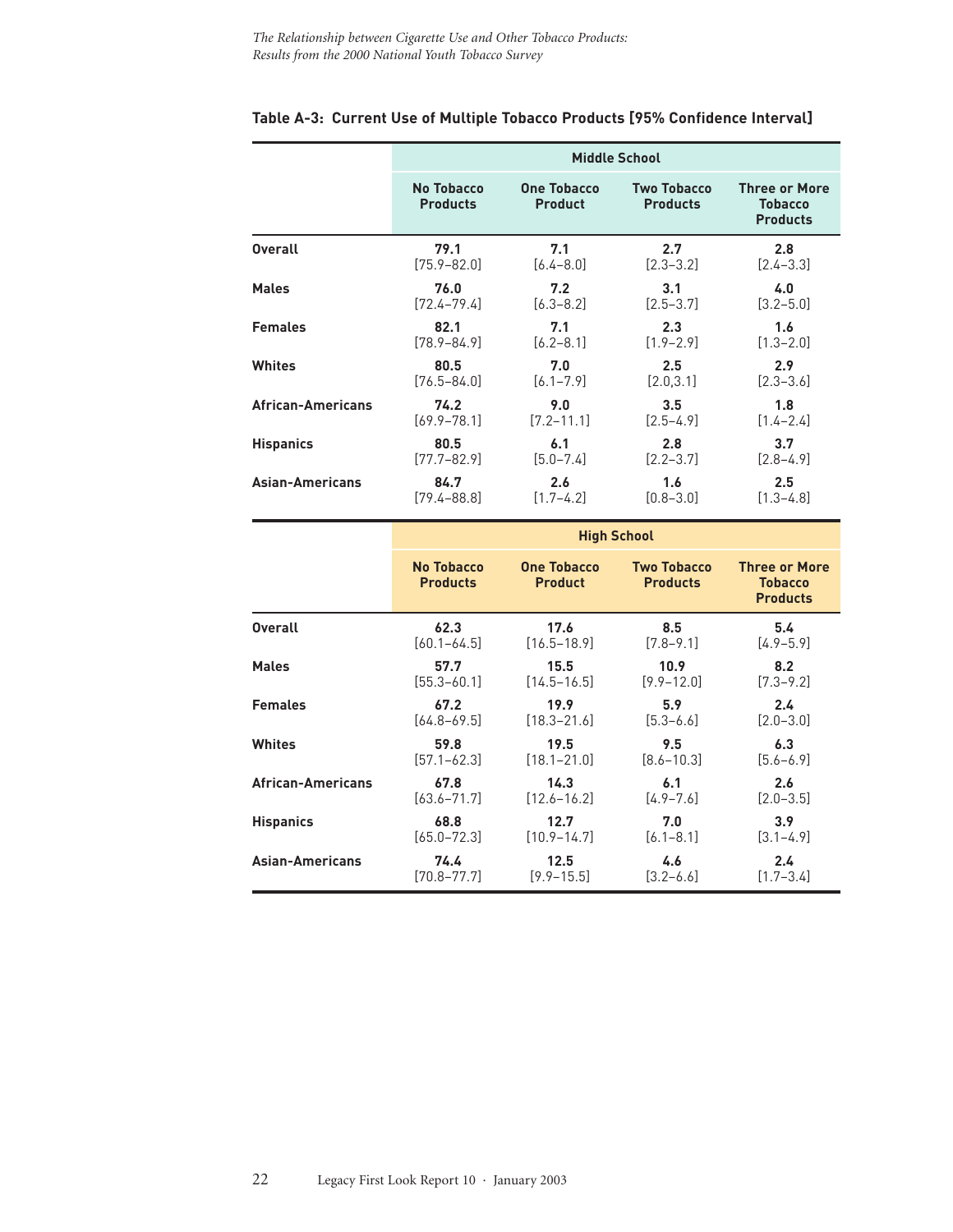#### **Table A-4: Relationship between Current Cigarette Smoking Behavior and Use of Other Tobacco Products [95% Confidence Interval]**

|                          |                                                   | <b>Overall</b>                                                   |
|--------------------------|---------------------------------------------------|------------------------------------------------------------------|
|                          | <b>Nonsmokers Who Are</b><br><b>Current Users</b> | <b>Current Cigarette Smokers</b><br><b>Who Are Current Users</b> |
| <b>Cigars</b>            | 4.1<br>$[3.7 - 4.6]$                              | 36.9<br>$[35.1 - 38.8]$                                          |
| <b>Smokeless Tobacco</b> | 2.3<br>$[1.9 - 2.8]$                              | 15.2<br>$[13.2 - 17.4]$                                          |
| <b>Bidis</b>             | 0.7<br>$[0.6 - 0.9]$                              | 11.9<br>$[10.7 - 13.1]$                                          |
| <b>Kreteks</b>           | 0.4<br>$[0.3 - 0.5]$                              | 12.6<br>$[11.4 - 14.0]$                                          |
| <b>Pipes</b>             | 0.7<br>$[0.6 - 0.8]$                              | 11.6<br>$[10.4 - 12.9]$                                          |
|                          |                                                   | <b>Middle School</b>                                             |
|                          | <b>Nonsmokers Who Are</b><br><b>Current Users</b> | <b>Current Cigarette Smokers</b><br><b>Who Are Current Users</b> |
| <b>Cigars</b>            | 2.4<br>$[2.0 - 2.9]$                              | 40.1<br>$[36.8 - 43.4]$                                          |
| <b>Smokeless Tobacco</b> | 1.6<br>$[1.1 - 2.1]$                              | 17.0<br>$[13.3 - 21.4]$                                          |
| <b>Bidis</b>             | 0.4<br>$[0.3 - 0.6]$                              | 15.2<br>$[13.2 - 17.5]$                                          |
| <b>Kreteks</b>           | 0.3<br>$[0.2 - 0.4]$                              | 14.1<br>$[12.0 - 16.5]$                                          |
| <b>Pipes</b>             | 0.8<br>$[0.6 - 1.0]$                              | 18.5<br>$[16.1 - 21.2]$                                          |
|                          |                                                   | <b>High School</b>                                               |
|                          | <b>Nonsmokers Who Are</b><br><b>Current Users</b> | <b>Current Cigarette Smokers</b><br><b>Who Are Current Users</b> |
| <b>Cigars</b>            | 5.9<br>$[5.2 - 6.6]$                              | 35.8<br>$[33.8 - 37.7]$                                          |
| <b>Smokeless Tobacco</b> | 3.1<br>$[2.5 - 3.8]$                              | 14.5<br>$[12.6 - 16.6]$                                          |
| <b>Bidis</b>             | 1.0<br>$[0.8 - 1.3]$                              | 10.6<br>$[9.4 - 12.0]$                                           |
| <b>Kreteks</b>           | 0.5<br>$[0.4 - 0.7]$                              | 12.0<br>$[10.7 - 13.5]$                                          |
| <b>Pipes</b>             | 0.6<br>$[0.4 - 0.8]$                              | 9.1<br>$[8.0 - 10.4]$                                            |